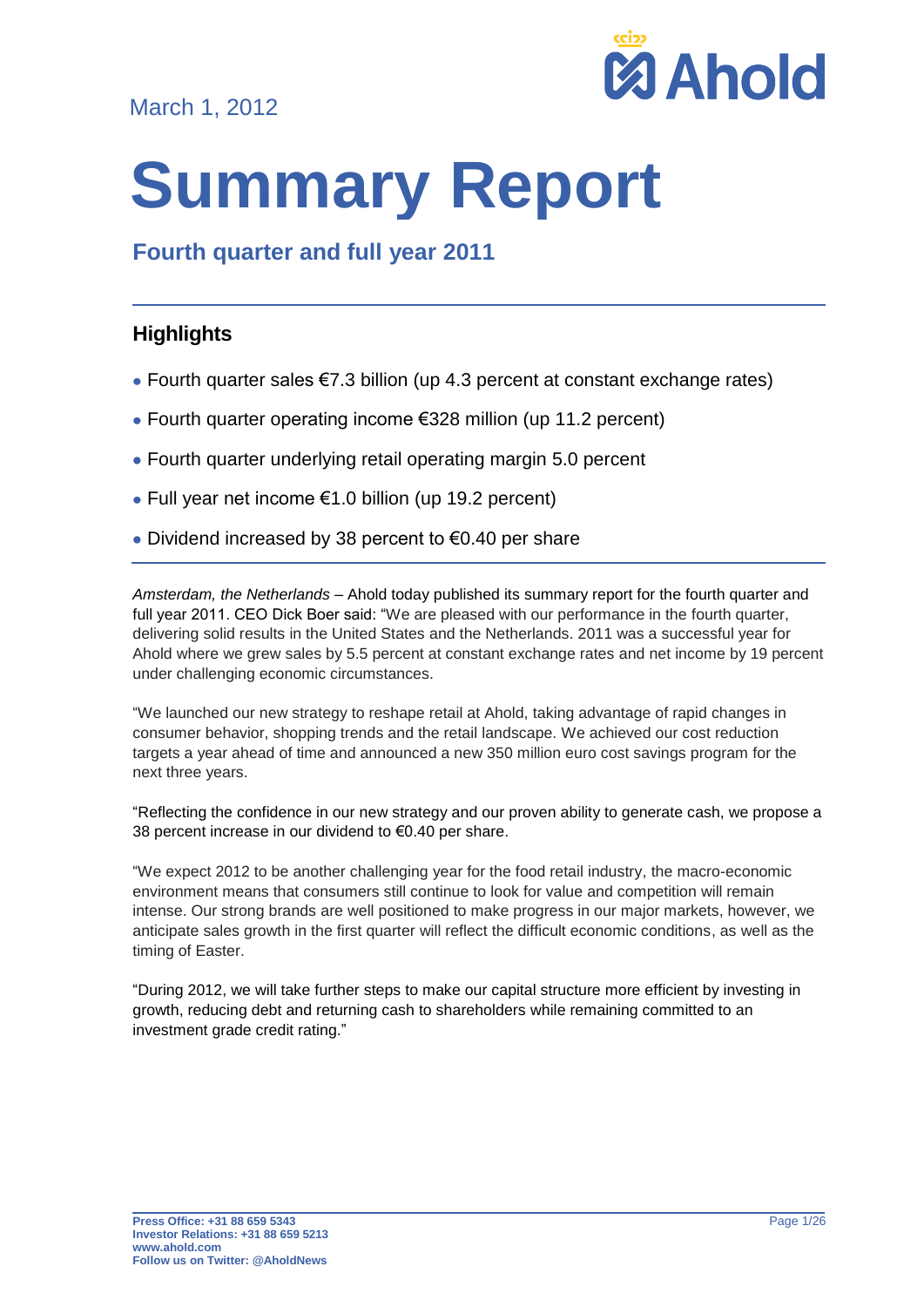## **Group performance**

|                                   | Q <sub>4</sub> | Q4    | $\%$     |        |        | $\%$      |
|-----------------------------------|----------------|-------|----------|--------|--------|-----------|
| $(\epsilon$ million)              | 2011           | 2010  | change   | 2011   | 2010   | change    |
| Net sales                         | 7,290          | 6.975 | 4.5% $*$ | 30.271 | 29.530 | $2.5\%$ * |
| Operating income                  | 328            | 295   | 11.2%    | 1.347  | 1,336  | 0.8%      |
| Income from continuing operations | 274            | 169   | 62.1%    | 1.032  | 863    | 19.6%     |
| Net income                        | 270            | 154   | 75.3%    | 1.017  | 853    | 19.2%     |

*\* At constant exchange rates, net sales increased by 4.3 percent in Q4 2011 (full year 2011: 5.5 percent).*

# **Fourth quarter 2011 (compared to fourth quarter 2010)**

Net sales were €7.3 billion, up 4.5 percent. At constant exchange rates, net sales increased by 4.3 percent.

Operating income was €328 million, up 11.2 percent. Retail operating income was €348 million, €48 million better than last year at both actual and constant exchange rates. The retail operating margin was 4.8 percent compared to 4.3 percent. Underlying retail operating margin was 5.0 percent compared to 4.7 percent. Corporate Center costs were €20 million for the quarter, up €15 million. Excluding the impact of the Company's insurance activities, Corporate Center costs were €17 million, the same as last year.

Income from continuing operations was €274 million, €105 million higher than last year, arising primarily from higher operating income of €33 million and a higher share in income of joint ventures of €46 million.

Net income was €270 million, up €116 million. The result from discontinued operations included losses of €4 million related to past divestments compared to a €15 million loss last year.

Free cash flow was €324 million, €13 million lower than last year. The decrease was mainly due to lower operating cash flows from continuing operations of €45 million offset by lower capital expenditures of €32 million.

Net debt remained at €1.1 billion from Q3 2011.

## **Full year 2011 (compared to full year 2010)**

Net sales were €30.3 billion, up 2.5 percent. At constant exchange rates, net sales increased by 5.5 percent.

Operating income was €1.3 billion, up 0.8 percent. Retail operating income was €1.4 billion, €15 million higher than last year (€55 million at constant exchange rates). The retail operating margin was 4.7 percent compared to 4.8 percent last year. Underlying retail operating margin was 4.8 percent (2010: 4.9 percent). Corporate Center costs were €80 million, up €4 million. Excluding the impact of the Company's insurance activities, Corporate Center costs were €70 million, €5 million lower than last year.

Income from continuing operations increased €169 million (19.6 percent) to €1.0 billion. A higher operating income, an increase in share in income of joint ventures and lower income taxes were partly offset by a higher net financial expense. Lower income taxes were predominantly due to an income tax benefit of €109 million resulting from the release of an income tax contingency reserve related to financing transactions that occurred prior to 2004. Included in net financial expense was a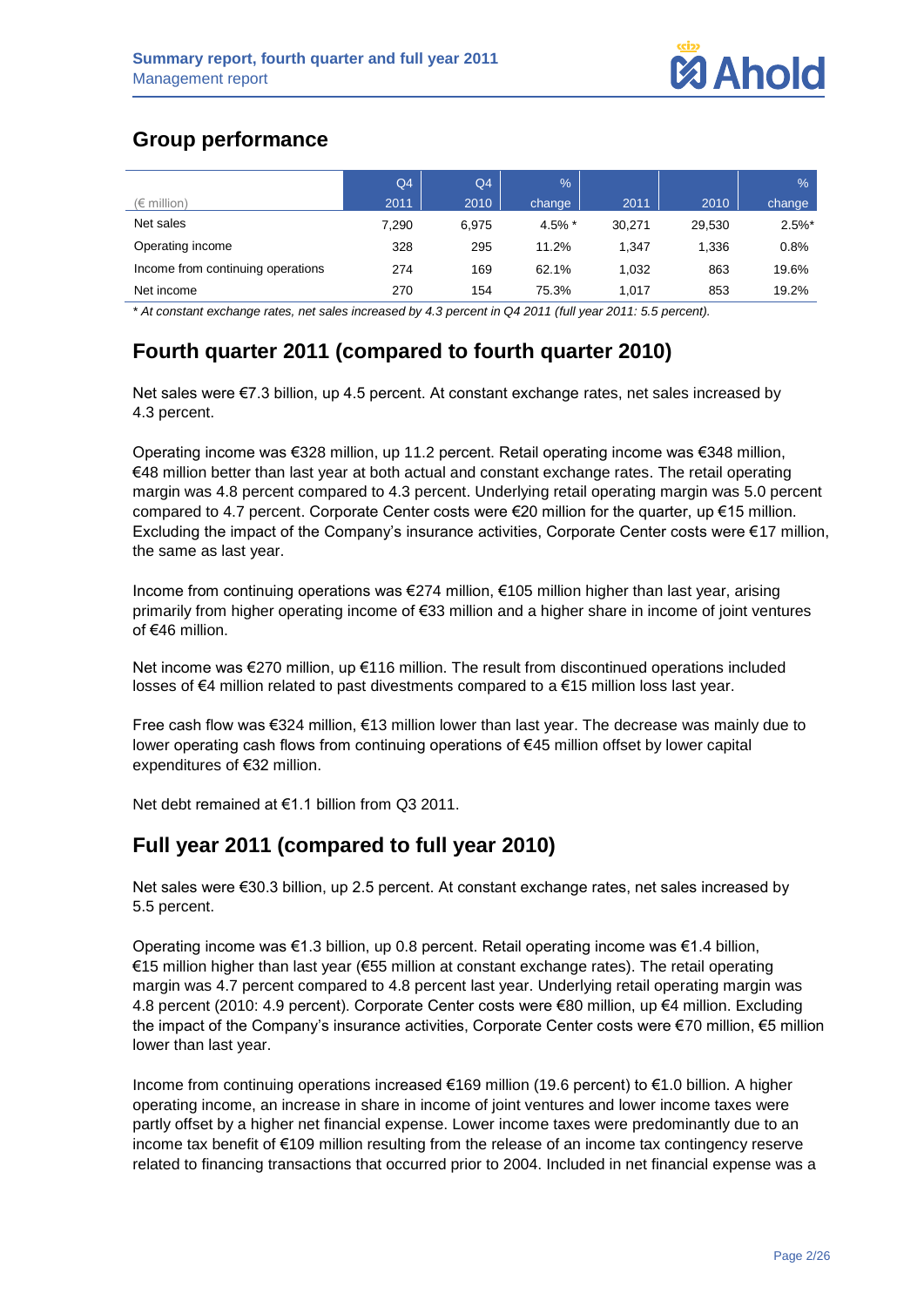

provision of €92 million for the estimated impact of a judgment rendered in the Stop & Shop Bradlees lease litigation with Vornado.

Net income was €1.0 billion, up €164 million.

Free cash flow was €965 million, €147 million lower than last year. The decrease was mainly due to lower operating cash flows from continuing operations of €325 million partly offset by lower capital expenditures of €115 million, lower interest payments of €41 million and higher dividends from joint ventures of €19 million. Lower operating cash flows from continuing operations were predominantly due to year-over-year increases in working capital of €168 million, primarily in payables and other current liabilities, and higher tax payments of €89 million.

Net debt increased by €351 million during 2011. The free cash flow of €965 million was more than offset by dividends paid on common shares of €328 million, the share buyback of €837 million and additional finance lease liabilities of €101 million.

## **Performance by segment**

#### **Ahold USA**

For the fourth quarter, net sales were \$5.9 billion, up 5.0 percent. Identical sales were up 3.9 percent (2.9 percent excluding gasoline). Operating income was \$225 million (or 3.8 percent of net sales), up \$45 million. Operating income included \$16 million of impairment charges. Included in operating income last year were \$26 million of impairment charges, \$12 million provisions for restructuring and related activities and a \$3 million gain on the sale of assets. Furthermore, operating income last year included \$8 million of reorganization and IT integration costs.

For the full year, net sales were \$25.1 billion, up 6.6 percent. Identical sales were up 4.9 percent (2.9 percent excluding gasoline). Operating income was \$1.0 billion (or 4.1 percent of net sales), up \$80 million. Significant items affecting operating income (as discussed under Note 3 to the financial statements) amounted to a net charge of \$62 million versus a net charge of \$60 million a year ago.

#### **The Netherlands**

For the fourth quarter, net sales increased 4.3 percent to  $\epsilon$ 2.5 billion. Identical sales were up 2.9 percent. Operating income of €174 million (or 6.9 percent of net sales) was €15 million higher than last year.

For the full year, net sales increased 4.2 percent to €10.5 billion. Identical sales were up 2.8 percent. Operating income of €675 million (or 6.4 percent of net sales) was down €13 million. Significant items affecting operating income (the main ones discussed under Note 3 to the financial statements) amounted to a net benefit of €9 million in 2011 (2010: a net benefit of €16 million).

#### **Other Europe (Czech Republic and Slovakia)**

For the fourth quarter, net sales decreased 3.5 percent to €413 million. At constant exchange rates, net sales decreased 1.6 percent. Identical sales decreased 1.5 percent (2.1 percent excluding gasoline). Operating income of €7 million (or 1.7 percent of net sales) was down €1 million from Q4 2010.

For the full year, net sales increased 4.8 percent to €1.7 billion. At constant exchange rates net sales were up 2.4 percent. Identical sales increased 2.2 percent (1.8 percent excluding gasoline). Operating income was €18 million (or 1.0 percent of net sales) compared to €10 million last year. Significant items affecting operating income (as discussed under Note 3 to the financial statements) amounted to a net charge of €4 million versus a net charge of €6 million last year.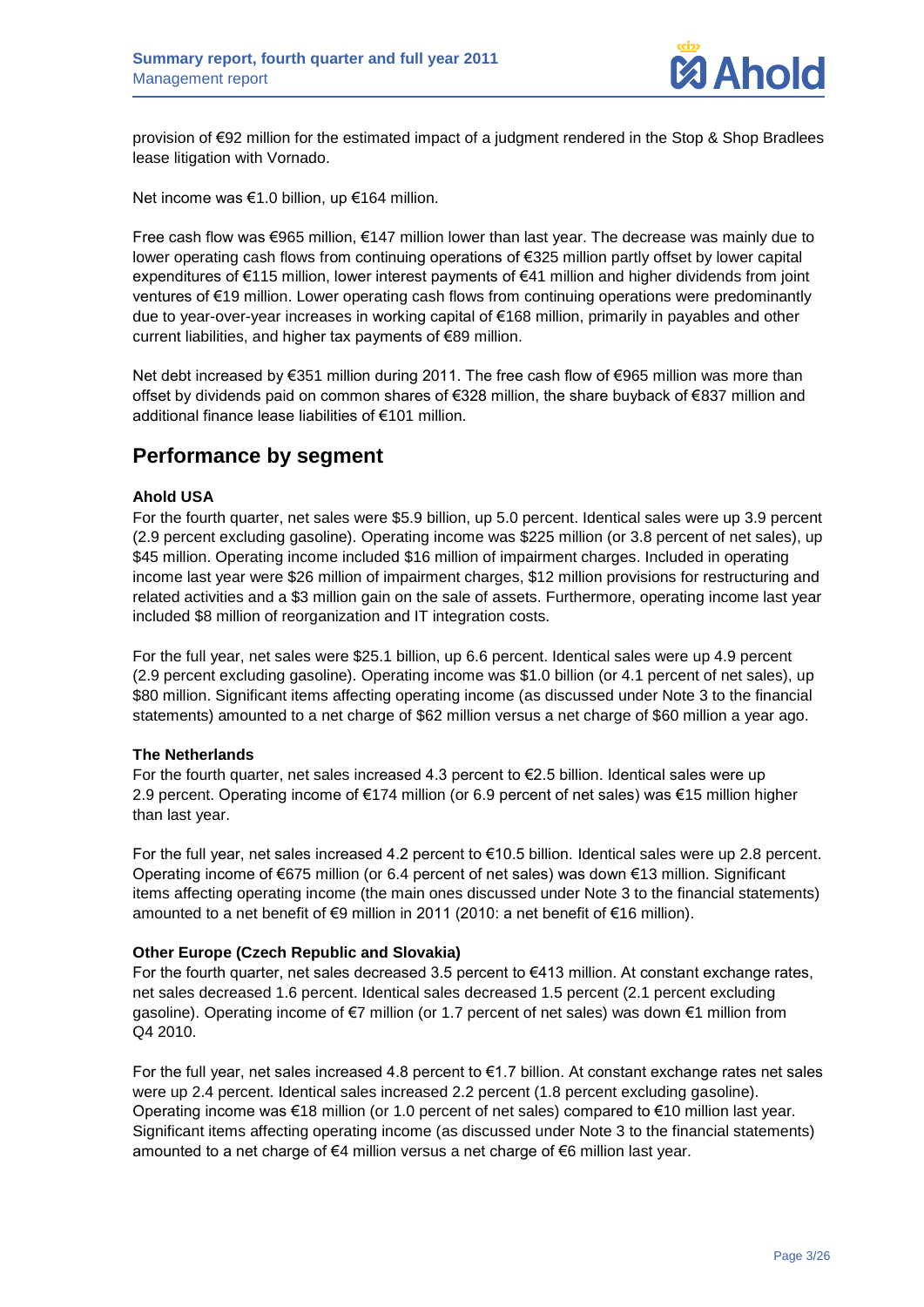

#### **Other retail (Unconsolidated joint ventures)**

For the fourth quarter, Ahold's share in income of unconsolidated joint ventures was €43 million, €46 million better than last year. For the full year, Ahold's share in income of joint ventures increased by €84 million to €141 million. This was mainly due to ICA where a provision against deferred tax assets, of which Ahold's share was €42 million, was recognized in Q4 2010 and a provision related to a tax claim, of which Ahold's share was €47 million, was recorded in Q2 2010.

## **Debt and liquidity**

Maintaining an investment grade credit rating is a cornerstone of our strategy as it serves to lower the cost of funds and to facilitate access to a variety of lenders and markets.

Ahold's net debt was €1,088 million as of January 1, 2012. Net debt does not include our commitments under operating lease contracts, which, on an undiscounted basis, amount to €5.9 billion. These off-balance sheet commitments impact our capital structure. The present value of these commitments is added to net debt to measure our leverage against EBITDAR. The ratio of net lease-adjusted debt to EBITDAR stood at 1.8 times at year-end 2011. In general, we are comfortable operating at around 2 times, which is consistent with our commitment to maintaining an investment grade credit rating.

As of year-end 2011, liquidity amounted to €3.6 billion, defined as cash (including cash equivalents and short-term deposits) of €2.6 billion and the undrawn portion of our committed credit facility of €1.0 billion. Under normal conditions we expect to operate with liquidity around €2.0 billion, evenly split between cash and the undrawn portion of our committed credit facilities. It is our intention to move to this level of liquidity as we continue to invest in growth, reduce our debt and return cash to shareholders, resulting in a more efficient capital structure.

## **Interest and capital expenditure expectations**

At current exchange rates, we expect net interest expense for 2012 to be in the range of €220 million to €240 million and capital expenditure, excluding acquisitions, to be around €0.9 billion.

## **Other financial and operating information**

|                 | Q4 2011<br><b>Identical</b> | Q4 2011<br>Identical<br>excluding<br>qasoline | Q4 2011<br>Comparable | 2011<br><b>Identical</b> | 2011<br>Identical<br>excluding<br>qasoline | 2011<br>Comparable |
|-----------------|-----------------------------|-----------------------------------------------|-----------------------|--------------------------|--------------------------------------------|--------------------|
| Ahold USA       | 3.9%                        | 2.9%                                          | 4.2%                  | 4.9%                     | 2.9%                                       | 5.1%               |
| The Netherlands | 2.9%                        | 2.9%                                          |                       | 2.8%                     | 2.8%                                       |                    |
| Other Europe    | $(1.5) \%$                  | $(2.1)\%$                                     |                       | 2.2%                     | 1.8%                                       |                    |

**Identical/comparable sales growth (% year over year) 1**

*1. For the definition of identical and comparable sales see section "Other information" – "Use of non-GAAP financial measures".*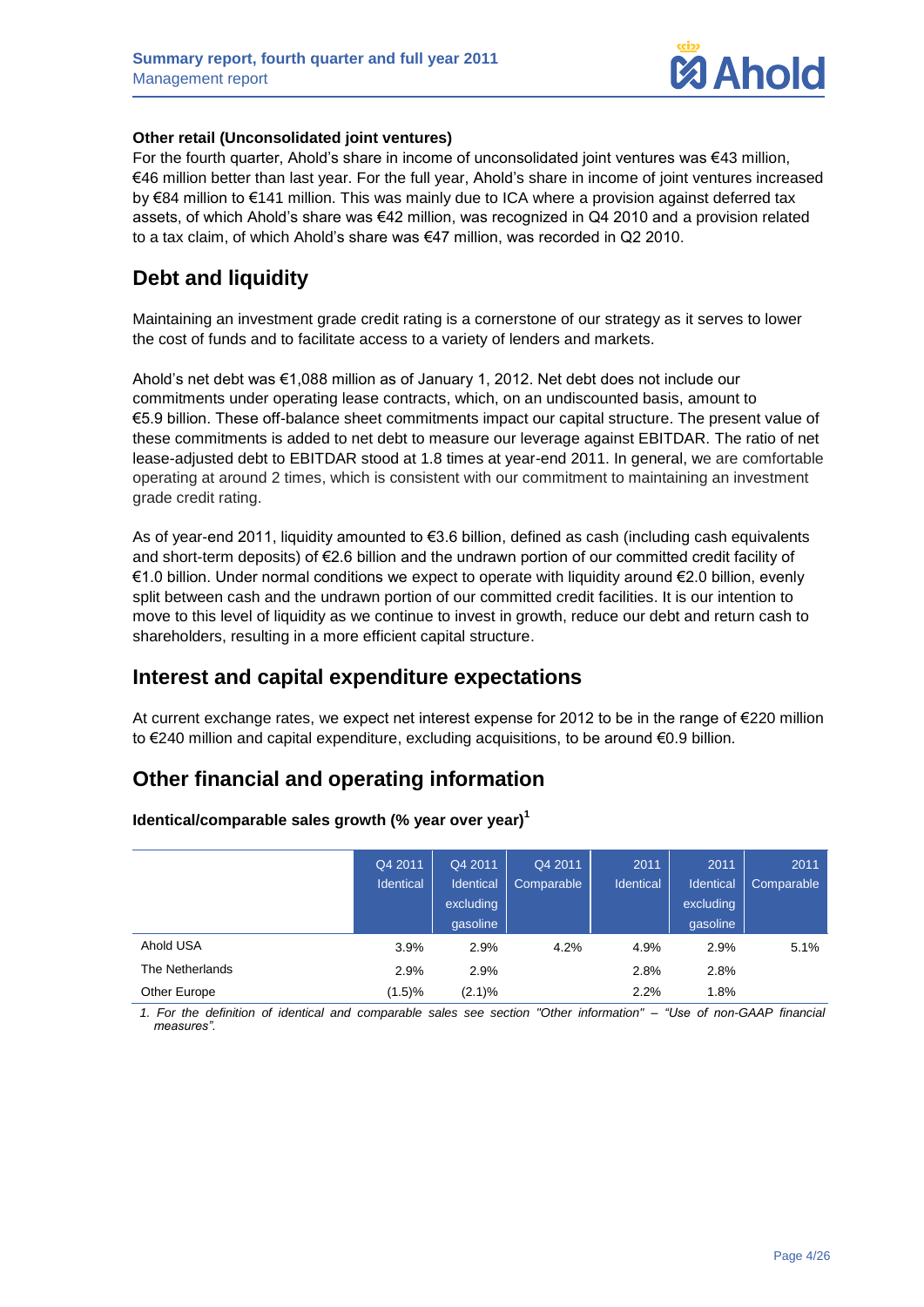

#### **Retail operating margin**

Operating margin is defined as operating income as a percentage of net sales. For a discussion of operating income, see Note 3 to the financial statements included in this report.

|                     | Q4   | Q4   |      |      |
|---------------------|------|------|------|------|
|                     | 2011 | 2010 | 2011 | 2010 |
| Ahold USA           | 3.8% | 3.2% | 4.1% | 4.0% |
|                     |      |      |      |      |
| The Netherlands     | 6.9% | 6.6% | 6.4% | 6.8% |
| Other Europe        | 1.7% | 1.9% | 1.0% | 0.6% |
| Ahold Europe        | 6.2% | 5.9% | 5.7% | 5.9% |
|                     |      |      |      |      |
| <b>Total retail</b> | 4.8% | 4.3% | 4.7% | 4.8% |

#### **Underlying retail operating income<sup>1</sup>**

|                                                             | Q4<br>2011 | Q <sub>4</sub><br>2010 | $\%$<br>change | 2011   | 2010   | $\frac{9}{6}$<br>change |
|-------------------------------------------------------------|------------|------------------------|----------------|--------|--------|-------------------------|
| \$ million                                                  |            |                        |                |        |        |                         |
| Ahold USA                                                   | 239        | 215                    | 11.2%          | 1,067  | 978    | 9.1%                    |
| Average U.S. dollar exchange rate<br>(euro per U.S. dollar) | 0.7421     | 0.7383                 | 0.5%           | 0.7189 | 0.7555 | (4.8)%                  |
|                                                             |            |                        |                |        |        |                         |
| $\epsilon$ million                                          |            |                        |                |        |        |                         |
| Ahold USA                                                   | 180        | 159                    | 13.2%          | 769    | 742    | 3.6%                    |
| The Netherlands                                             | 173        | 160                    | 8.1%           | 666    | 691    | $(3.6)\%$               |
| Other Europe                                                | 8          | 11                     | $(27.3)\%$     | 20     | 16     | 25.0%                   |
| Ahold Europe                                                | 181        | 171                    | 5.8%           | 686    | 707    | $(3.0)\%$               |
| <b>Total retail</b>                                         | 361        | 330                    | 9.4%           | 1,455  | 1,449  | 0.4%                    |

*1. For the definition of underlying retail operating income see section "Other information" – "Use of non-GAAP financial measures".*

#### **Underlying retail operating margin**

Underlying operating margin is defined as underlying operating income as a percentage of net sales.

|                     | Q <sub>4</sub> | Q4   |      |      |
|---------------------|----------------|------|------|------|
|                     | 2011           | 2010 | 2011 | 2010 |
| Ahold USA           | 4.1%           | 3.8% | 4.3% | 4.2% |
|                     |                |      |      |      |
| The Netherlands     | 6.9%           | 6.7% | 6.3% | 6.9% |
| Other Europe        | 1.9%           | 2.6% | 1.2% | 1.0% |
| Ahold Europe        | 6.2%           | 6.0% | 5.6% | 6.0% |
|                     |                |      |      |      |
| <b>Total retail</b> | 5.0%           | 4.7% | 4.8% | 4.9% |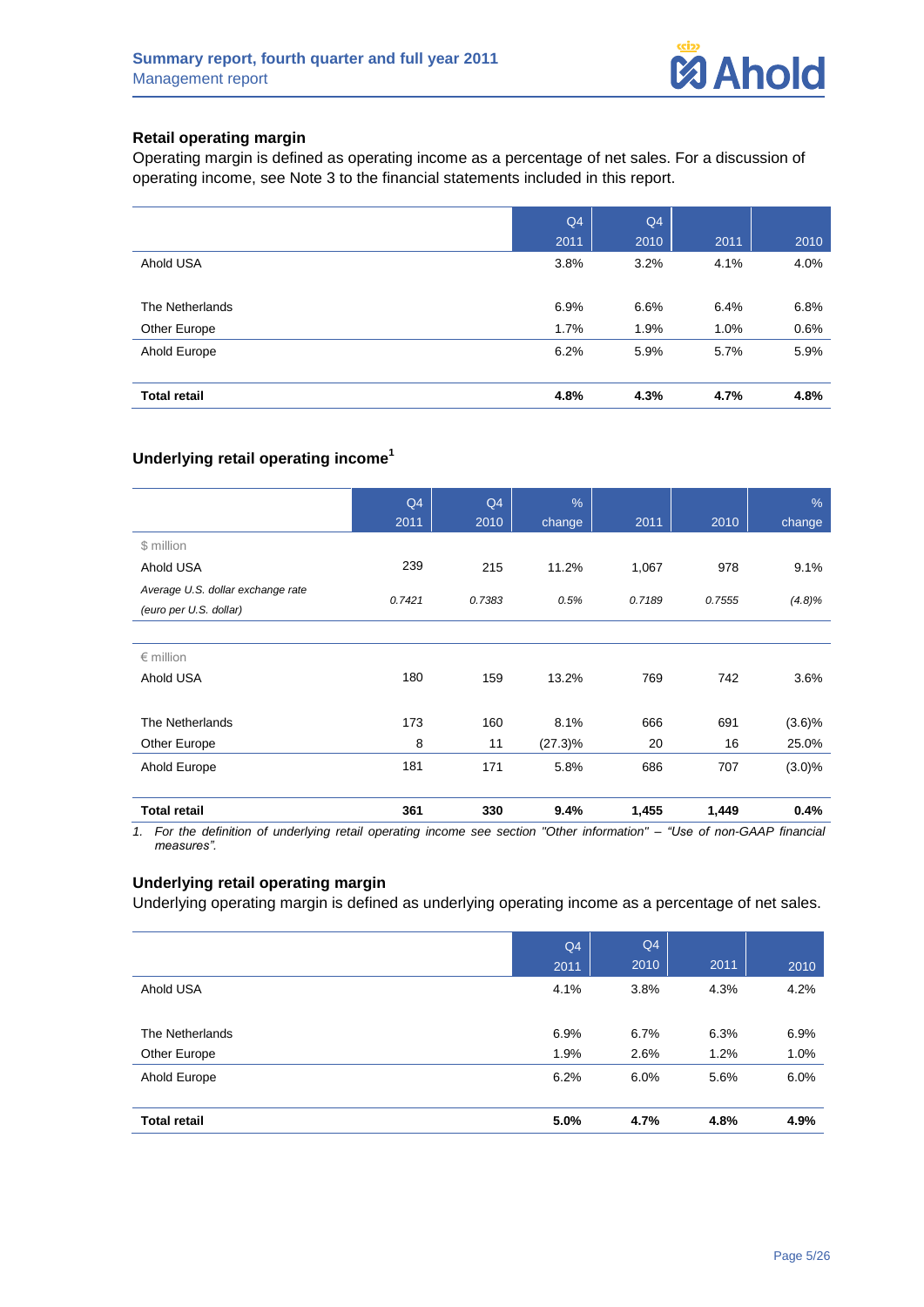#### **Store portfolio (including franchise stores)**

|                              | End of<br>2010 | Opened/<br>acquired | Closed/<br>sold | End of<br>2011 |
|------------------------------|----------------|---------------------|-----------------|----------------|
| Ahold USA                    | 751            | 17                  | (12)            | 756            |
| The Netherlands <sup>1</sup> | 1,914          | 46                  | (14)            | 1,946          |
| Other Europe                 | 305            | 1                   | $\blacksquare$  | 306            |
| Ahold Europe                 | 2,219          | 47                  | (14)            | 2,252          |
| <b>Total retail</b>          | 2,970          | 64                  | (26)            | 3,008          |

*1. The number of stores at the end of 2011 includes 1,090 specialty stores (Etos and Gall & Gall) (2010: 1,071).*

## **EBITDA<sup>1</sup>**

|                                             | Q4   | Q4   | $\%$   |       |       | $\%$       |
|---------------------------------------------|------|------|--------|-------|-------|------------|
| $(\in$ million)                             | 2011 | 2010 | change | 2011  | 2010  | change     |
| Ahold USA                                   | 292  | 257  | 13.6%  | 1,244 | 1,241 | 0.2%       |
|                                             |      |      |        |       |       |            |
| The Netherlands                             | 225  | 208  | 8.2%   | 887   | 896   | (1.0)%     |
| Other Europe                                | 18   | 19   | (5.3)% | 67    | 59    | 13.6%      |
| Ahold Europe                                | 243  | 227  | 7.0%   | 954   | 955   | (0.1)%     |
|                                             |      |      |        |       |       |            |
| <b>Corporate Center</b>                     | (20) | (5)  | n/m    | (79)  | (75)  | (5.3)%     |
|                                             | 515  | 479  | 7.5%   | 2,119 | 2,121 | (0.1)%     |
| Share in income (loss) of joint<br>ventures | 43   | (3)  | n/m    | 141   | 57    | n/m        |
| Income (loss) from discontinued             | (4)  | (15) | 73.3%  | (15)  | (10)  | $(50.0)\%$ |
| operations                                  |      |      |        |       |       |            |
| <b>Total EBITDA</b>                         | 554  | 461  | 20.2%  | 2,245 | 2,168 | 3.6%       |

*1. For the definition of EBITDA see section "Other information" – "Use of non-GAAP financial measures".*

## **Free cash flow<sup>1</sup>**

|                                                     | Q <sub>4</sub> | Q <sub>4</sub> |       |       |
|-----------------------------------------------------|----------------|----------------|-------|-------|
| $(\in$ million)                                     | 2011           | 2010           | 2011  | 2010  |
| Operating cash flows from continuing operations     | 584            | 629            | 1,786 | 2,111 |
| Purchase of non-current assets                      | (216)          | (248)          | (755) | (870) |
| Divestments of assets/disposal groups held for sale | 5              | 5              | 23    | 32    |
| Dividends from joint ventures                       |                | 3              | 130   | 111   |
| Interest received                                   | 6              | 3              | 27    | 15    |
| Interest paid                                       | (56)           | (55)           | (246) | (287) |
| Free cash flow                                      | 324            | 337            | 965   | 1,112 |

*1. For the definition of free cash flow see section "Other information" – "Use of non-GAAP financial measures".*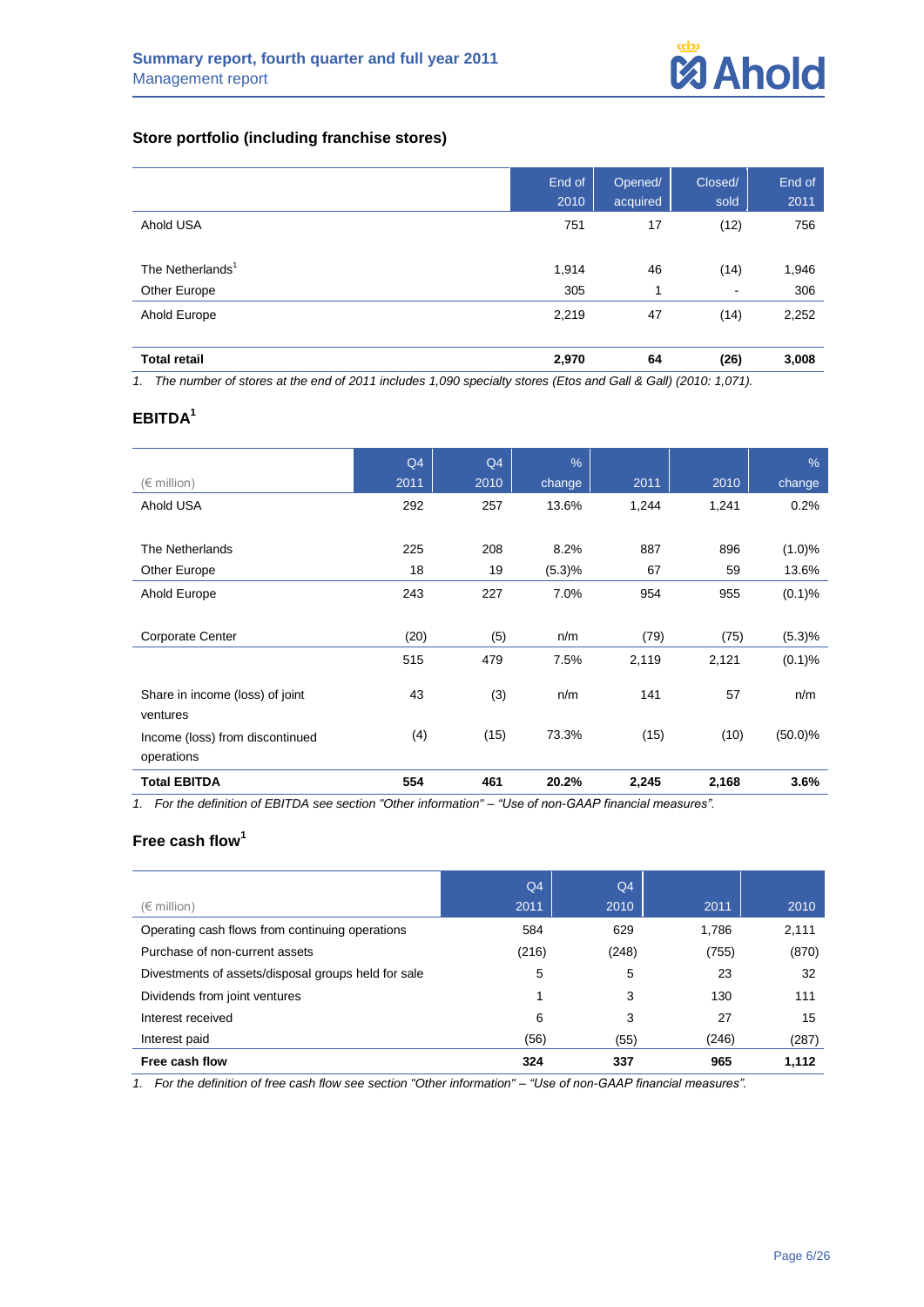#### **Net debt**

| $(\epsilon$ million)                                              | January 1,<br>2012 | October 9,<br>2011 | January 2,<br>2011 |
|-------------------------------------------------------------------|--------------------|--------------------|--------------------|
| Loans                                                             | 1,489              | 1.448              | 1,851              |
| Finance lease liabilities                                         | 1,158              | 1,087              | 1,096              |
| Cumulative preferred financing shares                             | 497                | 497                | 497                |
| Non-current portion of long-term debt                             | 3,144              | 3,032              | 3,444              |
|                                                                   |                    |                    |                    |
| Short-term borrowings and current portion of long term debt       | 536                | 533                | 117                |
| Gross debt                                                        | 3,680              | 3,565              | 3,561              |
|                                                                   |                    |                    |                    |
| Less: Cash, cash equivalents and short-term deposits <sup>1</sup> | 2,592              | 2,491              | 2,824              |
| Net debt                                                          | 1,088              | 1.074              | 737                |

*1. Book overdrafts, representing the excess of total issued checks over available cash balances within the Group cash concentration structure, are classified in accounts payable and do not form part of net debt. These balances amounted to €181 million, €115 million and €138 million as of January 1, 2012, October 9, 2011 and January 2, 2011, respectively.*

#### *Credit facility refinancing*

On June 6, 2011, Ahold completed the refinancing of its €1.2 billion five-year committed credit facility. The facility, which replaced the previous one, has a sublimit of \$550 million for letters of credit and includes the possibility of 12-month extensions in each of the first two years.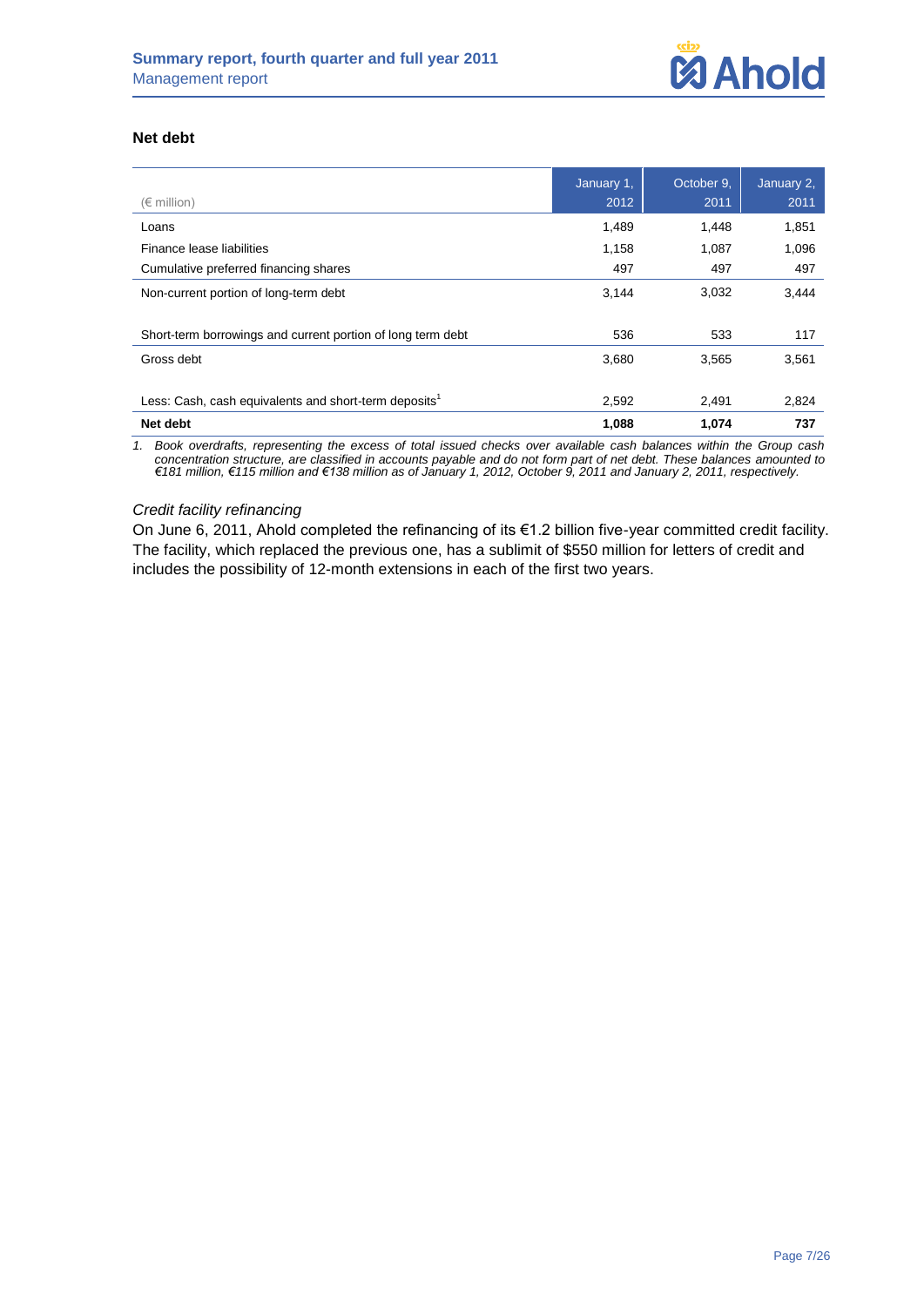## **Auditor's involvement**

The full year 2011 and 2010 information in the summary financial statements, as set out on pages 9 to 21 of this summary report, is based on Ahold's 2011 financial statements, as included in the 2011 Annual Report (the Financial Statements) which have not yet been published. In accordance with article 2:395 of the Netherlands Civil Code, we state that our auditor, Deloitte Accountants B.V., has issued an unqualified opinion on the Financial Statements. For a better understanding of the Company's financial position and results and of the scope of the audit of Deloitte Accountants B.V., this report should be read in conjunction with the Financial Statements from which these summary financial statements have been derived and the auditor's report of Deloitte Accountants B.V. thereon issued on February 29, 2012. We plan to publish the Financial Statements on March 6, 2012. The General Meeting of Shareholders has not yet adopted the Financial Statements.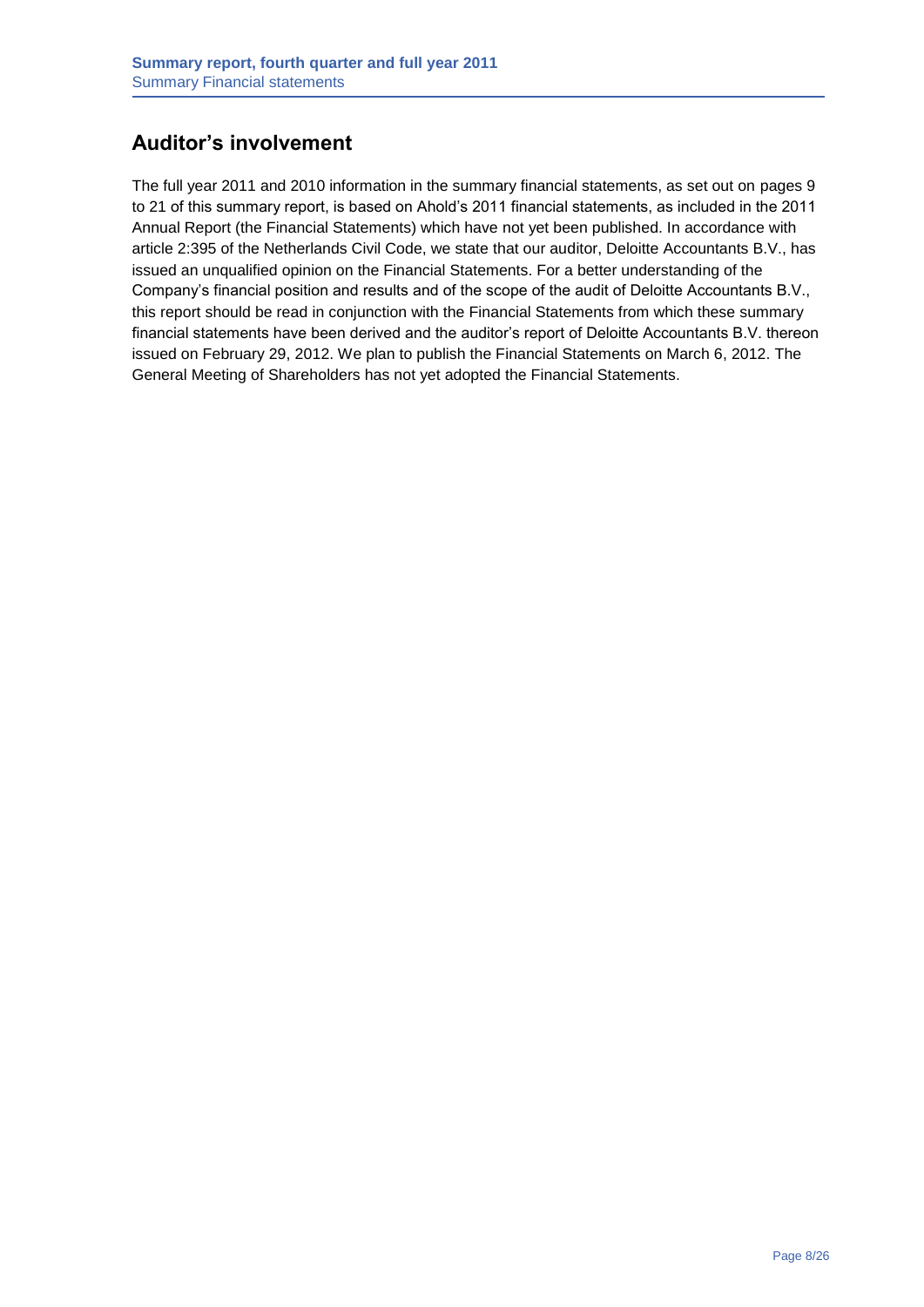## **Consolidated income statement**

|                                                          |                | Q4       | Q4       |           |           |
|----------------------------------------------------------|----------------|----------|----------|-----------|-----------|
| (€ million, except per share data)                       | <b>Note</b>    | 2011     | 2010     | 2011      | 2010      |
| Net sales                                                | 3              | 7,290    | 6,975    | 30,271    | 29,530    |
| Cost of sales                                            | 4              | (5, 377) | (5, 128) | (22, 350) | (21, 610) |
| <b>Gross profit</b>                                      |                | 1,913    | 1,847    | 7,921     | 7,920     |
|                                                          |                |          |          |           |           |
| Selling expenses                                         |                | (1,358)  | (1, 333) | (5,652)   | (5,714)   |
| General and administrative expenses                      |                | (227)    | (219)    | (922)     | (870)     |
| Total operating expenses                                 | $\overline{4}$ | (1,585)  | (1, 552) | (6, 574)  | (6, 584)  |
|                                                          |                |          |          |           |           |
| <b>Operating income</b>                                  | 3              | 328      | 295      | 1,347     | 1,336     |
|                                                          |                |          |          |           |           |
| Interest income                                          |                | 6        | 4        | 20        | 18        |
| Interest expense                                         |                | (58)     | (65)     | (245)     | (288)     |
| Other financial income (expense)                         |                | (3)      | (11)     | (91)      | 11        |
| Net financial expense                                    |                | (55)     | (72)     | (316)     | (259)     |
| Income before income taxes                               |                | 273      | 223      | 1,031     | 1,077     |
|                                                          |                |          |          |           |           |
| Income taxes                                             | 5              | (42)     | (51)     | (140)     | (271)     |
| Share in income of joint ventures                        | 6              | 43       | (3)      | 141       | 57        |
| Income from continuing operations                        |                | 274      | 169      | 1,032     | 863       |
|                                                          |                |          |          |           |           |
| Loss from discontinued operations                        | $\overline{7}$ | (4)      | (15)     | (15)      | (10)      |
| Net income attributable to common shareholders           |                | 270      | 154      | 1,017     | 853       |
|                                                          |                |          |          |           |           |
| <b>Earnings per share</b>                                |                |          |          |           |           |
| Net income per share attributable to common              |                |          |          |           |           |
| shareholders                                             |                |          |          |           |           |
| <b>Basic</b>                                             |                | 0.25     | 0.13     | 0.92      | 0.73      |
| Diluted                                                  |                | 0.24     | 0.13     | 0.89      | 0.72      |
| Income from continuing operations per share              |                |          |          |           |           |
| attributable to common shareholders                      |                |          |          |           |           |
| Basic                                                    |                | 0.26     | 0.15     | 0.93      | 0.74      |
| <b>Diluted</b>                                           |                | 0.25     | 0.15     | 0.90      | 0.73      |
|                                                          |                |          |          |           |           |
| Weighted average number of common shares                 |                |          |          |           |           |
| outstanding (in millions)                                |                |          |          |           |           |
| Basic                                                    |                | 1,071    | 1,151    | 1,111     | 1,169     |
| <b>Diluted</b>                                           |                | 1,132    | 1,213    | 1,171     | 1,230     |
|                                                          |                |          |          |           |           |
| Average U.S. dollar exchange rate (euro per U.S. dollar) |                | 0.7421   | 0.7383   | 0.7189    | 0.7555    |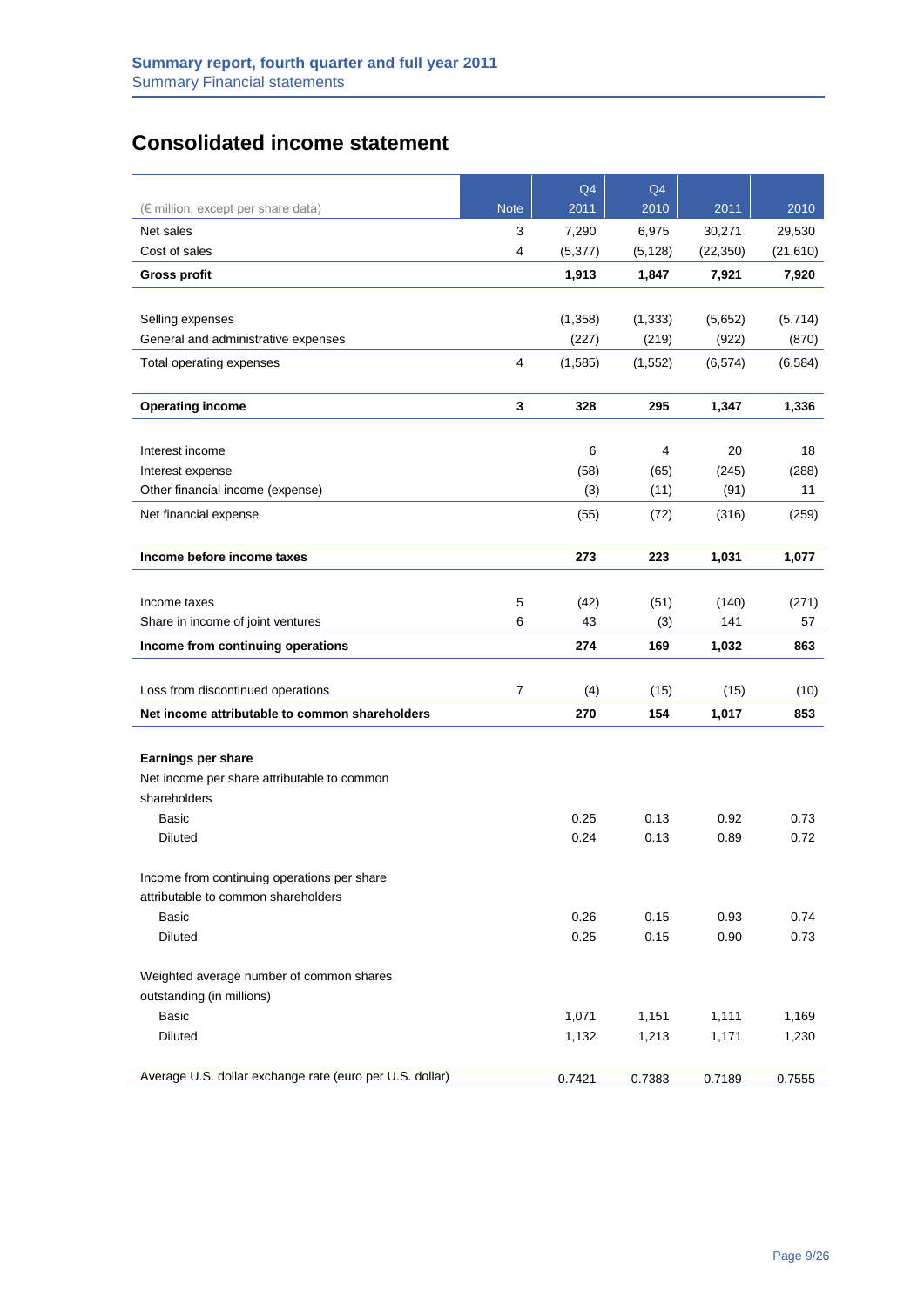# **Consolidated statement of comprehensive income**

|                                                                                       | Q4   | Q4   |       |       |
|---------------------------------------------------------------------------------------|------|------|-------|-------|
| $(\in$ million)                                                                       | 2011 | 2010 | 2011  | 2010  |
| Net income                                                                            | 270  | 154  | 1,017 | 853   |
| Currency translation differences in foreign interests:                                |      |      |       |       |
| Currency translation differences before taxes                                         | 132  | 129  | 122   | 305   |
| Income taxes                                                                          | 1    |      | 1     | (1)   |
| Cash flow hedges:                                                                     |      |      |       |       |
| Fair value gains in the year                                                          | (11) | 43   | (34)  | 10    |
| Transfers to net income                                                               | 4    | 2    | (13)  | (29)  |
| Income taxes                                                                          | 1    | (9)  | 11    | 6     |
| Share of other comprehensive income (loss) of joint ventures -<br>net of income taxes | (16) | (2)  | (3)   | (60)  |
| Other comprehensive income                                                            | 111  | 163  | 84    | 231   |
| Total comprehensive income attributable to<br>common shareholders                     | 381  | 317  | 1,101 | 1,084 |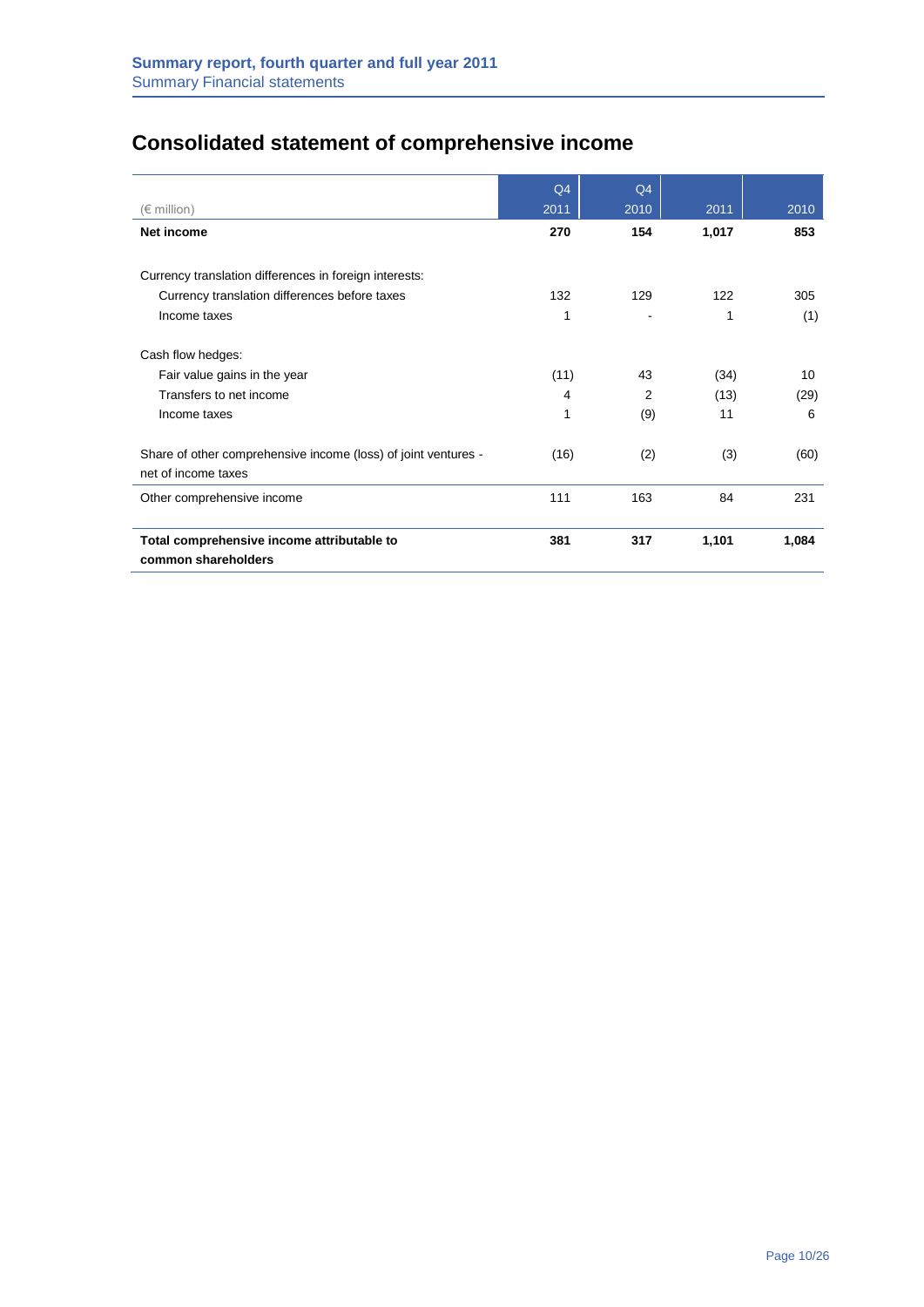## **Consolidated balance sheet**

|                                                           |             | January 2, |
|-----------------------------------------------------------|-------------|------------|
| $(\in$ million)<br><b>Note</b>                            | 2012        | 2011       |
| <b>Assets</b>                                             |             |            |
| Property, plant and equipment                             | 5,984       | 5,827      |
| Investment property                                       | 593         | 582        |
| Intangible assets                                         | 836         | 762        |
| Investments in joint ventures                             | 1,087       | 1,072      |
| Other non-current financial assets                        | 859         | 853        |
| Deferred tax assets                                       | 394         | 410        |
| Other non-current assets                                  | 34          | 25         |
| <b>Total non-current assets</b>                           | 9,787       | 9,531      |
|                                                           |             |            |
| Assets held for sale                                      |             | 26         |
| Inventories                                               | 1,466       | 1,331      |
| Receivables                                               | 751         | 772        |
| Other current financial assets                            | 336         | 245        |
| Income taxes receivable                                   | 27          | 11         |
| Other current assets                                      | 175         | 209        |
| Cash and cash equivalents                                 | 10<br>2,438 | 2,600      |
| <b>Total current assets</b>                               | 5,193       | 5,194      |
|                                                           |             |            |
| <b>Total assets</b>                                       | 14,980      | 14,725     |
|                                                           |             |            |
| <b>Equity and liabilities</b>                             |             |            |
| Equity attributable to common shareholders                | 8<br>5,877  | 5,910      |
| Loans                                                     | 1,489       | 1,851      |
| Other non-current financial liabilities                   | 1,813       | 1,726      |
| Pensions and other post-employment benefits               | 9<br>94     | 129        |
| Deferred tax liabilities                                  | 199         | 177        |
| Provisions                                                | 664         | 623        |
| Other non-current liabilities                             | 230         | 217        |
| <b>Total non-current liabilities</b>                      | 4,489       | 4,723      |
|                                                           |             |            |
| Liabilities related to assets held for sale               |             | 20         |
| Accounts payable                                          | 2,436       | 2,323      |
| Other current financial liabilities                       | 648         | 216        |
| Income taxes payable                                      | 136         | 243        |
| Provisions                                                | 253         | 152        |
| Other current liabilities                                 | 1,141       | 1,138      |
| <b>Total current liabilities</b>                          | 4,614       | 4,092      |
|                                                           |             |            |
| <b>Total equity and liabilities</b>                       | 14,980      | 14,725     |
| Year-end U.S. dollar exchange rate (euro per U.S. dollar) | 0.7724      | 0.7474     |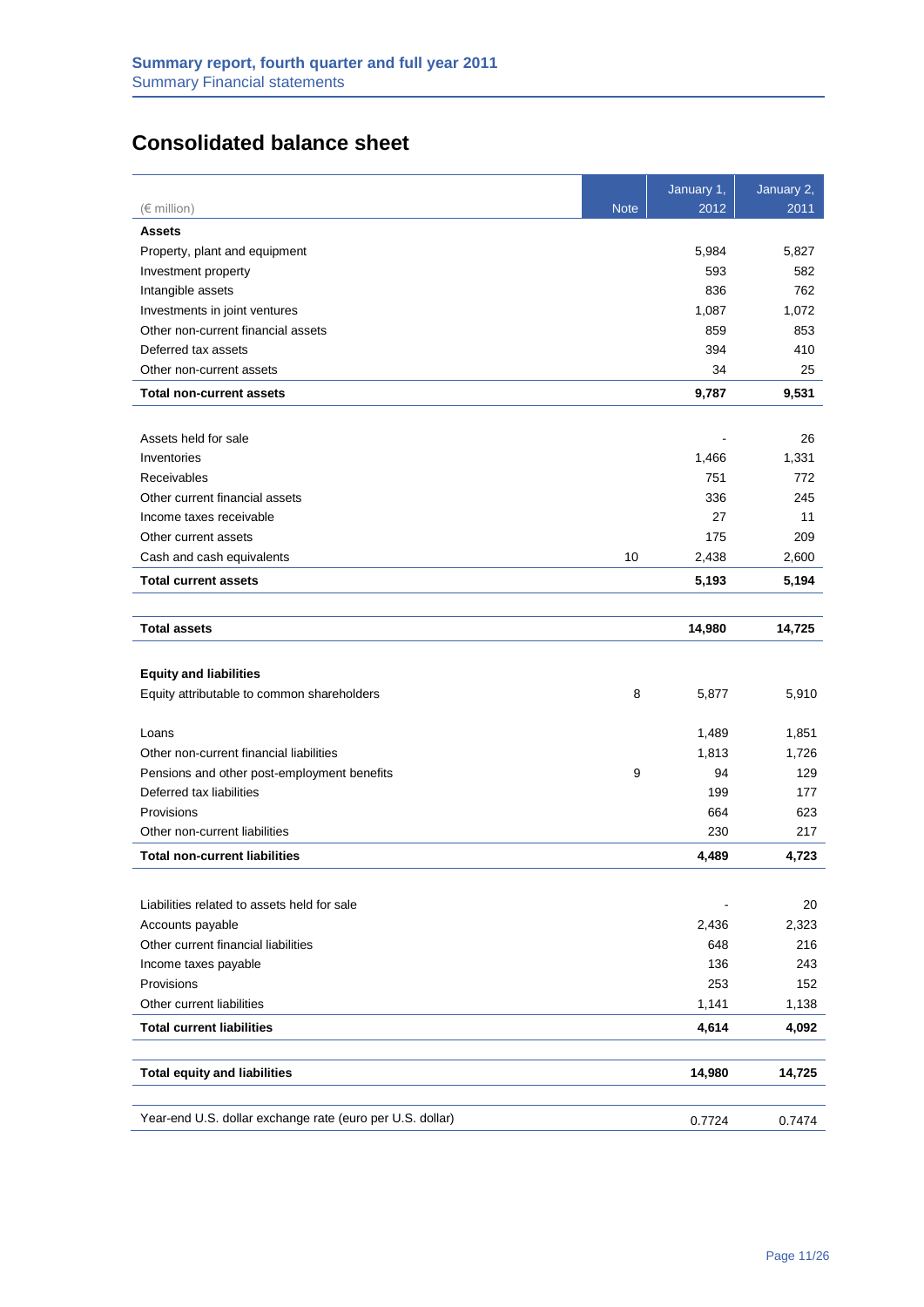# **Consolidated statement of changes in equity**

|                                 |                              |                   |                |                | Other       |                 |
|---------------------------------|------------------------------|-------------------|----------------|----------------|-------------|-----------------|
|                                 |                              |                   |                |                | reserves    | Equity          |
|                                 |                              | <b>Additional</b> | Currency       | Cash flow      | including   | attributable to |
|                                 | <b>Share</b>                 | paid-in           | translation    | hedging        | accumulated | common          |
| $(\in$ million)                 | capital                      | capital           | reserve        | reserve        | deficit     | shareholders    |
|                                 |                              |                   |                |                |             |                 |
| Balance as of January 3, 2010   | 358                          | 9,916             | (632)          | (48)           | (4, 154)    | 5,440           |
| <b>Dividends</b>                | $\qquad \qquad \blacksquare$ | $\blacksquare$    | $\overline{a}$ | $\overline{a}$ | (272)       | (272)           |
| Total comprehensive income      |                              |                   | 247            | (15)           | 852         | 1,084           |
| Share buyback                   |                              |                   |                |                | (386)       | (386)           |
| Share-based payments            |                              |                   |                |                | 44          | 44              |
| Balance as of January 2, 2011   | 358                          | 9,916             | (385)          | (63)           | (3,916)     | 5,910           |
| <b>Dividends</b>                |                              | $\blacksquare$    |                |                | (328)       | (328)           |
| Total comprehensive income      |                              |                   | 123            | (36)           | 1,014       | 1,101           |
| Share buyback                   |                              |                   |                |                | (837)       | (837)           |
| Cancellation of treasury shares | (28)                         | (822)             |                |                | 850         |                 |
| Share-based payments            |                              |                   |                |                | 31          | 31              |
| Other changes in reserves       |                              |                   | (3)            | 6              | (3)         |                 |
| Balance as of January 1, 2012   | 330                          | 9,094             | (265)          | (93)           | (3, 189)    | 5,877           |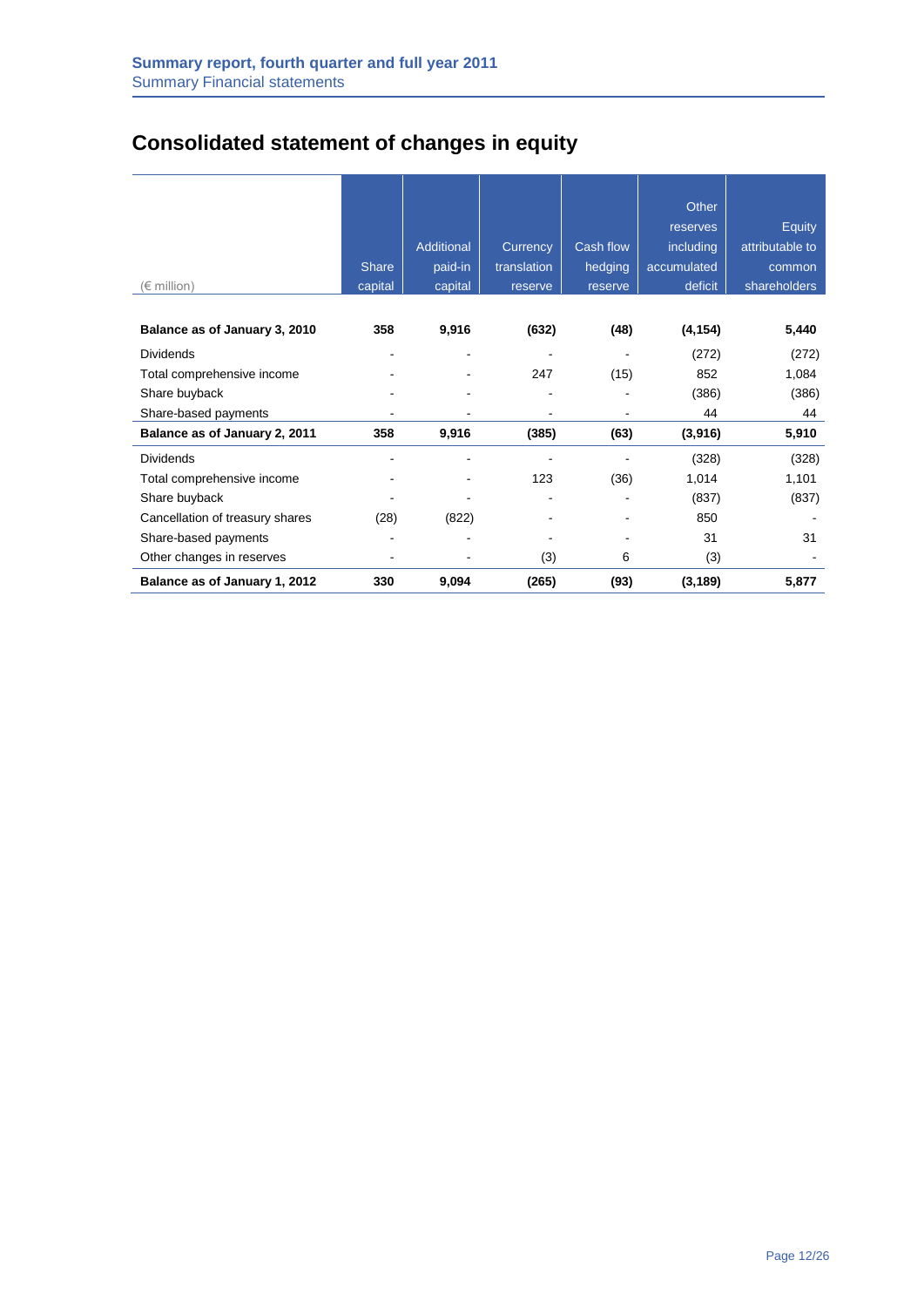## **Consolidated statement of cash flows**

|                                                             |             | Q4     | Q <sub>4</sub> |         |          |
|-------------------------------------------------------------|-------------|--------|----------------|---------|----------|
| (€ million)                                                 | <b>Note</b> | 2011   | 2010           | 2011    | 2010     |
|                                                             |             |        |                |         |          |
| Operating income                                            |             | 328    | 295            | 1,347   | 1,336    |
| Adjustments for:                                            |             |        |                |         |          |
| Depreciation, amortization and impairments                  |             | 201    | 209            | 797     | 812      |
| Gains on the sale of assets/disposal groups held for sale   |             | (1)    | (4)            | (12)    | (14)     |
| Share-based compensation expenses                           |             | 6      | 8              | 29      | 33       |
| Operating cash flows before changes in operating assets and |             | 534    | 508            | 2.161   | 2,167    |
| liabilities                                                 |             |        |                |         |          |
| Changes in working capital:                                 |             |        |                |         |          |
| Changes in inventories                                      |             | (34)   | (35)           | (103)   | (43)     |
| Changes in receivables and other current assets             |             | (60)   | (126)          | (7)     | (19)     |
| Changes in payables and other current liabilities           |             | 227    | 337            | 85      | 205      |
| Changes in non-current assets and liabilities               |             | (36)   | (18)           | (138)   | (76)     |
| Cash generated from operations                              |             | 631    | 666            | 1,998   | 2,234    |
| Income taxes paid - net                                     |             | (47)   | (37)           | (212)   | (123)    |
| Operating cash flows from continuing operations             |             | 584    | 629            | 1,786   | 2,111    |
| Operating cash flows from discontinued operations           |             | (4)    |                | (10)    | (8)      |
| Net cash from operating activities                          |             | 580    | 629            | 1,776   | 2,103    |
|                                                             |             |        |                |         |          |
| Purchase of non-current assets                              |             | (216)  | (248)          | (755)   | (870)    |
| Divestments of assets/disposal groups held for sale         |             | 5      | 5              | 23      | 32       |
| Acquisition of businesses, net of cash acquired             |             | (9)    | (1)            | (30)    | (159)    |
| Divestment of businesses, net of cash divested              |             | 1      | (4)            | (13)    | (34)     |
| Changes in short-term deposits                              |             | 71     | (48)           | 71      | 85       |
| Dividends from joint ventures                               |             | 1      | 3              | 130     | 111      |
| Interest received                                           |             | 6      | 3              | 27      | 15       |
| Other                                                       |             | 10     |                | 50      | 12       |
| Investing cash flows from continuing operations             |             | (131)  | (290)          | (497)   | (808)    |
| Net cash from investing activities                          |             | (131)  | (290)          | (497)   | (808)    |
|                                                             |             |        |                |         |          |
| Interest paid                                               |             | (56)   | (55)           | (246)   | (287)    |
| Repayments of loans                                         |             | (3)    | (3)            | (17)    | (419)    |
| Repayments of finance lease liabilities                     |             | (11)   | (12)           | (60)    | (54)     |
| Dividends paid on common shares                             | 8           |        |                | (328)   | (272)    |
| Share buyback                                               | 8           | (259)  | (124)          | (837)   | (386)    |
| Other                                                       |             |        | (19)           | (13)    | (30)     |
| Financing cash flows from continuing operations             |             | (329)  | (213)          | (1,501) | (1, 448) |
| Financing cash flows from discontinued operations           |             | (1)    | (1)            | (4)     | (4)      |
|                                                             |             |        |                | (1,505) |          |
| Net cash from financing activities                          |             | (330)  | (214)          |         | (1, 452) |
|                                                             |             |        |                |         |          |
| Net cash from operating, investing and financing activities | 10          | 119    | 125            | (226)   | (157)    |
|                                                             |             |        |                |         |          |
| Average U.S. dollar exchange rate (euro per U.S. dollar)    |             | 0.7421 | 0.7383         | 0.7189  | 0.7555   |

For the reconciliation between net cash from operating, investing and financing activities and cash and cash equivalents as presented in the balance sheet, see Note 10.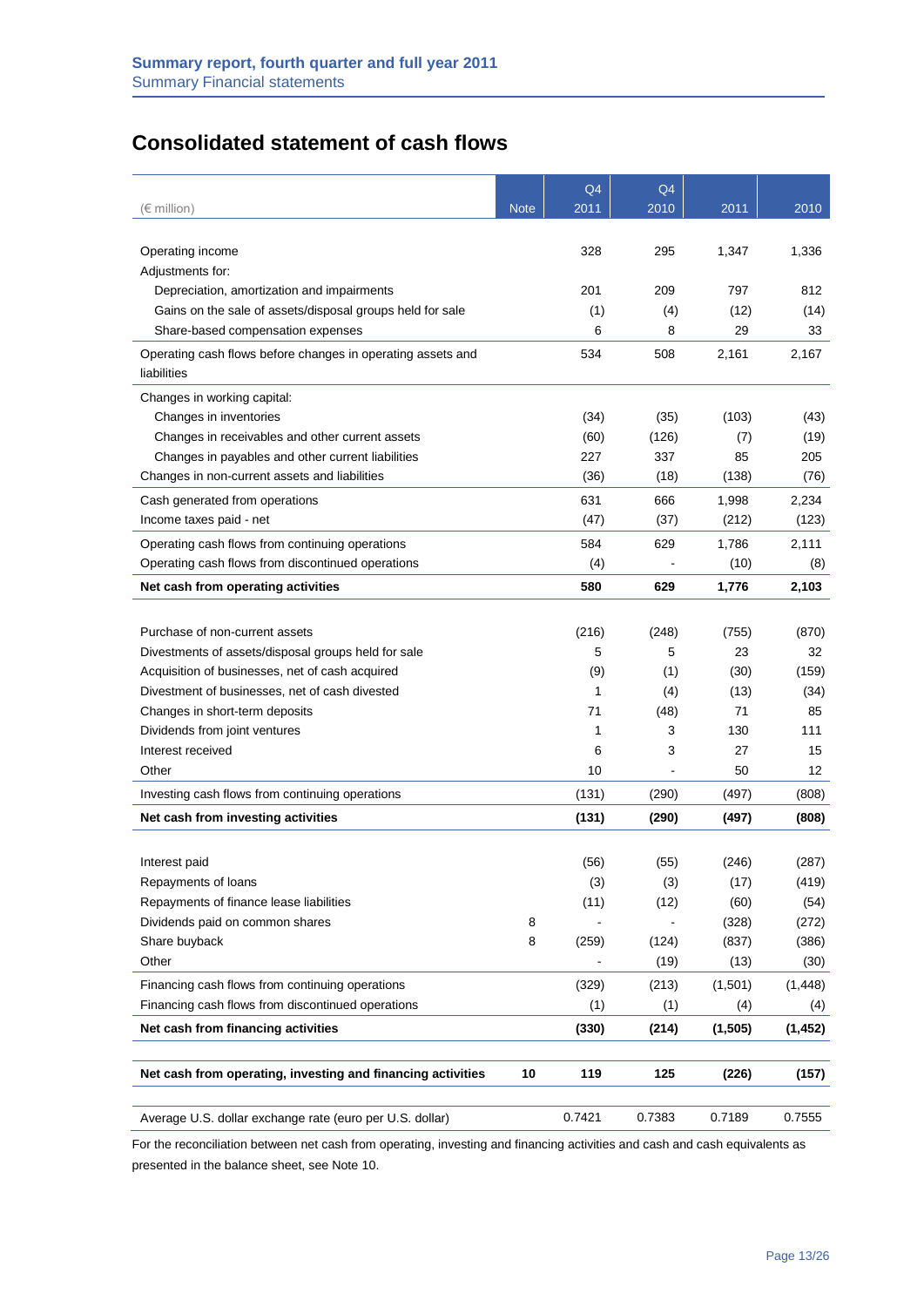## **Notes to the summary financial statements**

#### **1. The Company and its operations**

The principal activity of Koninklijke Ahold N.V. ("Ahold" or the "Company"), a public limited liability company with its registered seat in Zaandam, the Netherlands and its head office in Amsterdam, the Netherlands, is the operation of retail food stores in the United States and Europe through subsidiaries and joint ventures.

#### **2. Accounting policies**

#### *Basis of preparation*

These financial statements have been prepared in accordance with IAS 34 "Interim Financial Reporting". The accounting policies applied in these financial statements are consistent with those applied in Ahold's 2010 consolidated financial statements.

Ahold's reporting calendar is based on 13 periods of four weeks, with 2011 and 2010 each comprising 52 weeks. The fourth quarters of 2011 and 2010 each comprise 12 weeks. The financial year of Ahold's unconsolidated joint ventures, ICA AB ("ICA") and JMR - Gestão de Empresas de Retalho, SGPS. S.A. ("JMR"), corresponds to the calendar year. Any significant transactions and/or events between ICA's and JMR's quarter-end and Ahold's quarter-end are taken into account in the preparation of Ahold's financial statements.

#### **3. Segment reporting**

Ahold's retail operations are presented in three reportable segments. In addition, Other retail, consisting of Ahold's unconsolidated joint ventures ICA and JMR, and Ahold's Corporate Center are presented separately.

| Reportable segment | Included in the Reportable segment                                         |
|--------------------|----------------------------------------------------------------------------|
| Ahold USA          | Stop & Shop New England, Stop & Shop New York Metro, Giant Landover, Giant |
|                    | Carlisle, and Peapod                                                       |
| The Netherlands    | Albert Heijn, Etos, Gall & Gall, and albert.nl                             |
| Other Europe       | Albert (Czech Republic and Slovakia) and Hypernova (Slovakia)              |
|                    |                                                                            |

| <b>Other</b>     | Included in Other                                                            |
|------------------|------------------------------------------------------------------------------|
| Other retail     | Unconsolidated joint ventures ICA (60 percent) and JMR (49 percent)          |
| Corporate Center | Corporate Center staff (the Netherlands, Switzerland, and the United States) |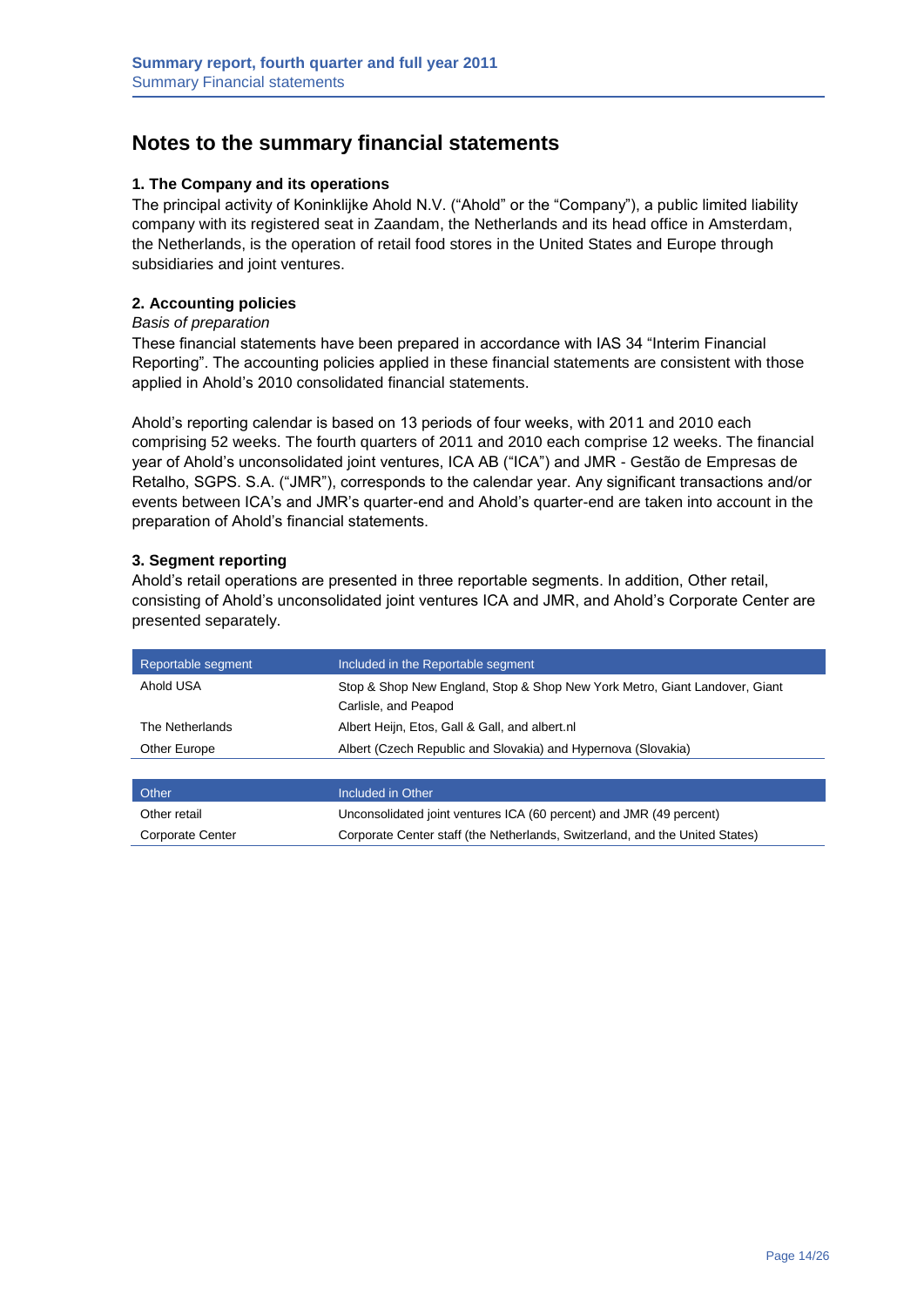#### **Net sales**

Net sales per segment are as follows:

|                                                             | Q4     | Q4     | $\frac{9}{6}$ |        |        | $\%$   |
|-------------------------------------------------------------|--------|--------|---------------|--------|--------|--------|
|                                                             | 2011   | 2010   | change        | 2011   | 2010   | change |
| \$ million                                                  |        |        |               |        |        |        |
| Ahold USA                                                   | 5,887  | 5,609  | 5.0%          | 25,072 | 23,523 | 6.6%   |
| Average U.S. dollar exchange rate<br>(euro per U.S. dollar) | 0.7421 | 0.7383 | 0.5%          | 0.7189 | 0.7555 | (4.8)% |
|                                                             |        |        |               |        |        |        |
| $\epsilon$ million                                          |        |        |               |        |        |        |
| Ahold USA                                                   | 4,371  | 4,144  | 5.5%          | 18,026 | 17,783 | 1.4%   |
| The Netherlands                                             | 2,506  | 2,403  | 4.3%          | 10,506 | 10,087 | 4.2%   |
| Other Europe                                                | 413    | 428    | (3.5)%        | 1,739  | 1,660  | 4.8%   |
| Ahold Europe                                                | 2,919  | 2,831  | 3.1%          | 12,245 | 11,747 | 4.2%   |
| <b>Ahold Group</b>                                          | 7,290  | 6,975  | 4.5%          | 30,271 | 29,530 | 2.5%   |

The combined net sales of Ahold's unconsolidated joint ventures ICA and JMR amounted to €3,597 million and €3,475 million for Q4 2011 and Q4 2010, respectively (full year 2011: €13,737 million and full year 2010: €12,887 million).

#### **Operating income**

Operating income (loss) per segment is as follows:

|                                   | Q4             | Q4     | $\frac{9}{6}$ |        |        | $\%$      |
|-----------------------------------|----------------|--------|---------------|--------|--------|-----------|
|                                   | 2011           | 2010   | change        | 2011   | 2010   | change    |
| \$ million                        |                |        |               |        |        |           |
| Ahold USA                         | 225            | 180    | 25.0%         | 1,021  | 941    | 8.5%      |
| Average U.S. dollar exchange rate | 0.7421         | 0.7383 | 0.5%          | 0.7189 | 0.7555 | $(4.8)\%$ |
| (euro per U.S. dollar)            |                |        |               |        |        |           |
|                                   |                |        |               |        |        |           |
| $\epsilon$ million                |                |        |               |        |        |           |
| Ahold USA                         | 167            | 133    | 25.6%         | 734    | 714    | 2.8%      |
|                                   |                |        |               |        |        |           |
| The Netherlands                   | 174            | 159    | 9.4%          | 675    | 688    | (1.9)%    |
| Other Europe                      | $\overline{7}$ | 8      | (12.5)%       | 18     | 10     | 80.0%     |
| Ahold Europe                      | 181            | 167    | 8.4%          | 693    | 698    | (0.7)%    |
|                                   |                |        |               |        |        |           |
| <b>Corporate Center</b>           | (20)           | (5)    | n/m           | (80)   | (76)   | (5.3)%    |
|                                   |                |        |               |        |        |           |
| <b>Ahold Group</b>                | 328            | 295    | 11.2%         | 1,347  | 1,336  | 0.8%      |

#### **Ahold USA**

Operating income in Q4 2011 included \$16 million (€13 million) of impairment charges.

Full year 2011 operating income included \$21 million (€15 million) of restructuring charges, mainly related to the transition of certain logistics activities. Furthermore, operating income included \$30 million (€23 million) of impairments, \$5 million (€3 million) of gains on sale of assets and \$16 million (€11 million) of reorganization and IT integration costs.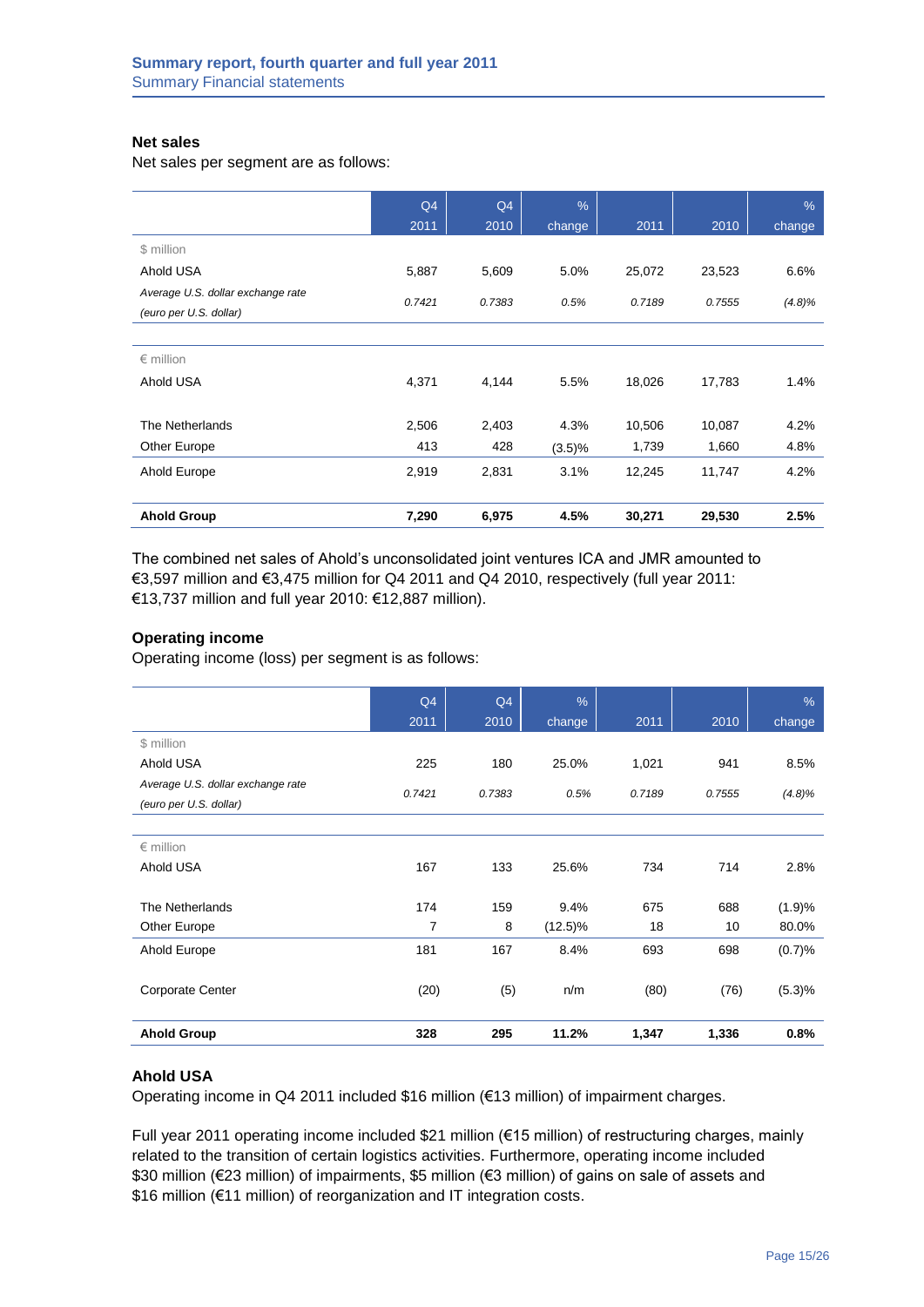Included in the Q4 2010 operating income were \$12 million (€9 million) of restructuring and related charges, \$26 million (€20 million) of impairment charges and \$3 million (€3 million) of gains on sale of assets. Furthermore \$8 million (€6 million) of reorganization and IT integration costs negatively impacted the operating income in the quarter.

Full year 2010 operating income included \$26 million (€20 million) of restructuring and related charges, impairment charges of \$23 million (€17 million) and gains on sale of assets of \$12 million (€9 million). Furthermore, other significant items negatively impacting the operating income were \$31 million (€24 million) of reorganization and IT integration costs and a \$12 million (€9 million) charge resulting from the alignment of inventory valuation across the newly formed U.S. divisions. A \$20 million (€16 million) release of insurance provisions was a partial offset.

#### **The Netherlands**

Full year 2011 operating income included €9 million of gains on the sale of assets (Q4 2011: €1 million).

Full year 2010 operating income included €6 million (Q4 2010: €2 million) of impairments, partly offset by €3 million (Q4 2010: €1 million) of gains on sale of assets. Furthermore, operating income was positively impacted by an €8 million benefit arising from accrual reversals, a benefit of €6 million arising from the settlement of a non-recurring wage tax liability and a €5 million benefit from cost recoveries.

#### **Other Europe**

Full year 2011 operating income included impairments of  $€2$  million (Q4 2011:  $€1$  million). Furthermore, a €2 million lease termination fee in Q4 negatively impacted operating income.

Full year 2010 operating income included restructuring and related charges of €4 million (Q4 2010: nil), gains on sale of assets of €2 million (Q4 2010: nil) and impairments of €4 million (Q4 2010: €3 million).

#### **Corporate Center**

Corporate Center costs were €20 million for the quarter, up €15 million. Excluding the impact of the Company's insurance activities, Corporate Center costs were €17 million, the same as last year.

Corporate Center costs for 2011 were  $\epsilon$ 80 million, up  $\epsilon$ 4 million. Excluding the impact of the Company's insurance activities, Corporate Center costs were €70 million, €5 million lower than last year.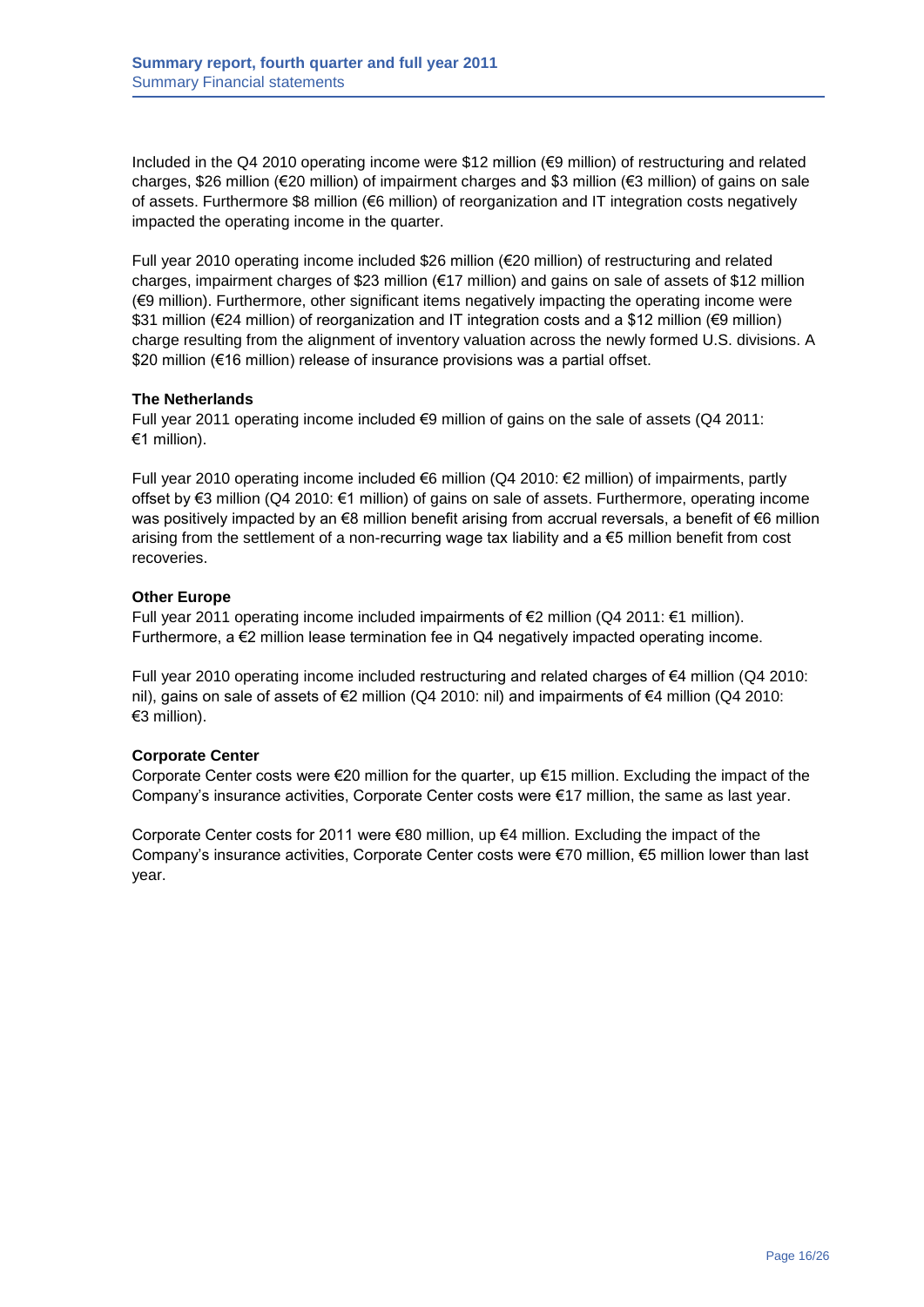## **4. Expenses by nature**

The aggregate of cost of sales and operating expenses is specified by nature as follows:

|                                       | Q <sub>4</sub> | Q4    |        |        |
|---------------------------------------|----------------|-------|--------|--------|
| $\epsilon$ million                    | 2011           | 2010  | 2011   | 2010   |
| Cost of product                       | 5,125          | 4.873 | 21.285 | 20,517 |
| Employee benefit expenses             | 944            | 945   | 4.001  | 4,072  |
| Other operational expenses            | 579            | 541   | 2,367  | 2,324  |
| Depreciation and amortization         | 187            | 184   | 772    | 785    |
| Rent expenses and income - net        | 114            | 116   | 486    | 483    |
| Impairment losses and reversals - net | 14             | 25    | 25     | 27     |
| Gains on the sale of assets - net     | (1)            | (4)   | (12)   | (14)   |
| <b>Total</b>                          | 6,962          | 6.680 | 28.924 | 28,194 |

#### **5. Income taxes**

Ahold's effective tax rates in the consolidated income statement differed from the statutory income tax rate of the Netherlands of 25.0 percent in 2011 and 25.5 percent in 2010. The following table reconciles these statutory income tax rates with the effective income tax rates in the consolidated income statement.

| $\epsilon$ million                                              | 2011  | $\%$       | 2010  | $\%$   |
|-----------------------------------------------------------------|-------|------------|-------|--------|
| Income before income taxes                                      | 1.031 |            | 1,077 |        |
| Income tax expense at statutory tax rates                       | (258) | 25.0%      | (275) | 25.5%  |
|                                                                 |       |            |       |        |
| Adjustments to arrive at effective income tax rates:            |       |            |       |        |
| Rate differential (local rates versus the statutory rate of the | (47)  | 4.6%       | 25    | (2.3)% |
| Netherlands)                                                    |       |            |       |        |
| Deferred tax income due to changes in tax rates                 |       |            | 4     | (0.3)% |
| Deferred tax income related to recognition of deferred tax      | 21    | (2.0)%     |       |        |
| assets - net                                                    |       |            |       |        |
| Reserves, (non-)deductibles and discrete items                  | 144   | $(14.0)\%$ | (25)  | 2.3%   |
| <b>Total income taxes</b>                                       | (140) | 13.6%      | (271) | 25.2%  |

"Rate differential" indicates the effect of Ahold's taxable income being generated and taxed in jurisdictions where tax rates differ from the statutory tax rate in the Netherlands. "Reserves, (non-)deductibles, and discrete items" include one-time events such as a tax benefit of €109 million that was recognized in 2011, resulting from a release of an income tax contingency reserve related to financing transactions that occurred prior to 2004.

#### **6. Share in income of joint ventures**

The Company's share in income of joint ventures is net of income taxes and is specified as follows:

| $\epsilon$ million | Q4<br>2011 | Q4<br>2010 | 2011 | 2010           |
|--------------------|------------|------------|------|----------------|
| <b>ICA</b>         | 39         | (10)       | 122  | 32             |
| <b>JMR</b>         | 2          | 6          | 16   | 23             |
| Other              | 2          |            | 3    | $\overline{2}$ |
| <b>Total</b>       | 43         | (3)        | 141  | 57             |

In 2010, ICA's net income was negatively impacted by a provision against deferred tax assets of €70 million (Ahold's share €42 million) and a provision related to a tax claim of €78 million (Ahold's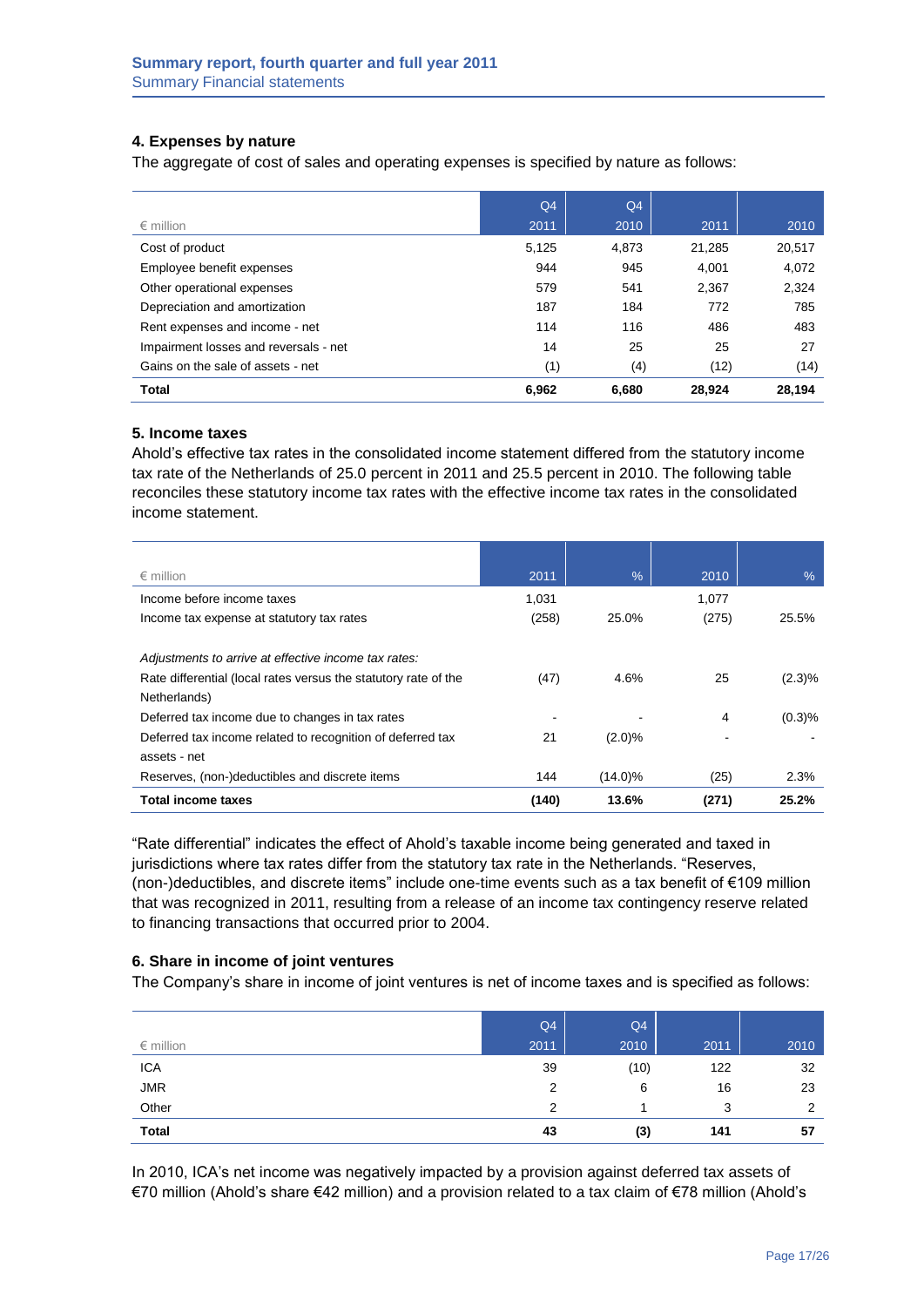share €47 million) related to certain interest deductions in previous years. For more details on ICA's tax claim, see Note 11.

#### **7. Discontinued operations**

Income from discontinued operations, consisting of results on divestments, is specified as follows:

|                                                           | Q <sub>4</sub>           | Q <sub>4</sub> |      |      |
|-----------------------------------------------------------|--------------------------|----------------|------|------|
| $\epsilon$ million                                        | 2011                     | 2010           | 2011 | 2010 |
| BI-LO and Bruno's                                         | (4)                      | $\blacksquare$ | (5)  | 23   |
| Other*                                                    | $\overline{\phantom{a}}$ | (15)           | (10) | (33) |
| Results on divestments                                    | (4)                      | (15)           | (15) | (10) |
| Loss from discontinued operations,<br>net of income taxes | (4)                      | (15)           | (15) | (10) |

*\* Includes adjustments to the result on various past divestments.*

#### **8. Equity attributable to common shareholders**

#### *Dividend on common shares*

On April 20, 2011, the General Meeting of Shareholders approved the dividend over 2010 of €0.29 per common share (€328 million in the aggregate). The dividend was paid on May 3, 2011.

With respect to the current year, the Corporate Executive Board, with the approval of the Supervisory Board, proposes that a dividend of €0.40 per common share be paid in 2012 with respect to 2011. This dividend is subject to approval by the General Meeting of Shareholders and has not been included as a liability in the consolidated balance sheet as of January 1, 2012. The payment of this dividend will not have income tax consequences for the Company.

#### *Share buyback*

During 2011 Ahold repurchased a total of 91,623,985 shares for a total amount of €837 million under two share buyback programs, as follows:

On February 24, 2011, Ahold completed its €500 million share buyback program announced on March 4, 2010. The total number of shares repurchased under the program over the period from April 6, 2010 through February 24, 2011, was 50,359,330 common shares (2011: 11,641,727), for a total consideration of €500 million (2011: €114 million), at an average price of €9.93.

Furthermore, on March 3, 2011, Ahold announced its decision to return €1 billion to its shareholders by way of a share buyback program to be completed over an 18-month period (this was accelerated to a 12-month period as announced on August 25, 2011). Under this program 79,982,258 of the Company's own shares were repurchased and delivered in 2011. Shares were repurchased at an average price of €9.04 per share for a total amount of €723 million.

Of the total shares repurchased, 30,000,000 were cancelled on June 7, 2011 and 61,000,000 on December 23, 2011.

The number of outstanding common shares as of January 1, 2012 was 1,059,805,233 (January 2, 2011: 1,145,145,317).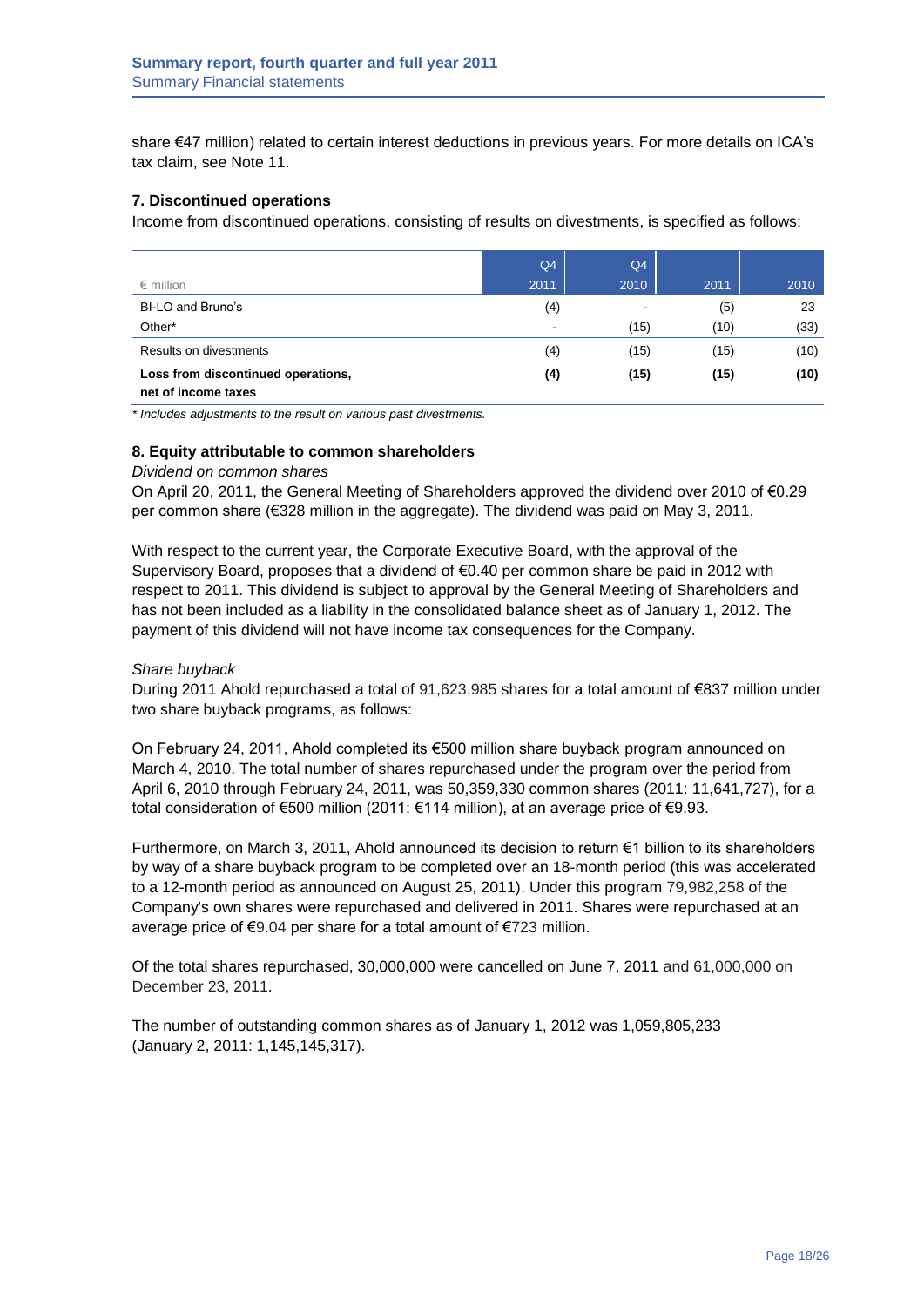#### **9. Pensions and other post-employment benefits**

The components of pensions and other post-employment benefits can be summarized as follows:

| $\epsilon$ million                                    | January 1,<br>2012 | January 2,<br>2011 |
|-------------------------------------------------------|--------------------|--------------------|
| Defined benefit obligations                           | (3,624)            | (3, 415)           |
| Fair value of plan assets                             | 3.879              | 3,496              |
| Surplus / (Deficit)                                   | 255                | 81                 |
| Unrecognized actuarial losses and past service cost   | 149                | 198                |
| Total defined benefit plans                           | 404                | 279                |
| Classified as non-current financial asset             | 498                | 408                |
| Pension and other post-employment benefits provisions | (94)               | (129)              |

The weighted average discount rate used to calculate the defined benefit obligation at January 1, 2012 was 5.4 percent for the Dutch plans (January 2, 2011: 5.4 percent) and 5.2 percent for the U.S. plans (January 2, 2011: 5.8 percent). Ahold made contributions to its defined benefit plans of €186 million in 2011 (2010: €167 million). The 2011 contributions included additional contributions of \$38 million (€28 million) in the United States, to bring the funding ratios to minimum required levels. The actual return on plan assets in 2011 was 9.5 percent for the Dutch plans (2010: 8.9 percent) and 5.1 percent for the U.S. plans (2010: 11.4 percent).

Ahold participates in 14 multi-employer pension plans that are defined benefit plans on the basis of the terms of the benefits provided. These plans are accounted for as defined contribution plans and are not included in Ahold"s consolidated balance sheet. Ahold's participation in these plans varies from less than two percent to over 50 percent. As of January 1, 2012, based on the latest available information received from these plans (generally as of December 31, 2010) adjusted for market trends and conditions through the end of 2011, Ahold's estimated proportionate share in plans with a deficit position is €750 million (2010: €648 million) and its proportionate share in plans with a surplus position is €21 million (2010: €20 million). This is based on an estimated total net deficit of these plans of €10.9 billion (2010: €10.1 billion) and the relative amount of contributions made by Ahold in relation to the total amount of contributions made to these plans. It is not a direct obligation of Ahold. While this is our best estimate, based upon information available to us, it is imprecise and not necessarily reliable.

## **10. Cash flow**

The following table presents the changes in cash and cash equivalent balances for 2011 and 2010, respectively:

| $\epsilon$ million                                                         | 2011  | 2010  |
|----------------------------------------------------------------------------|-------|-------|
| Cash and cash equivalents at the beginning of the year                     | 2.600 | 2,688 |
| Restricted cash                                                            | (21)  | (22)  |
| Cash and cash equivalents beginning of the year, excluding restricted cash | 2.579 | 2,666 |
| Net cash from operating, investing and financing activities                | (226) | (157) |
| Effect of exchange rate differences on cash and cash equivalents           | 54    | 70    |
| Restricted cash                                                            | 31    | 21    |
| Cash and cash equivalents at the end of the year                           | 2.438 | 2.600 |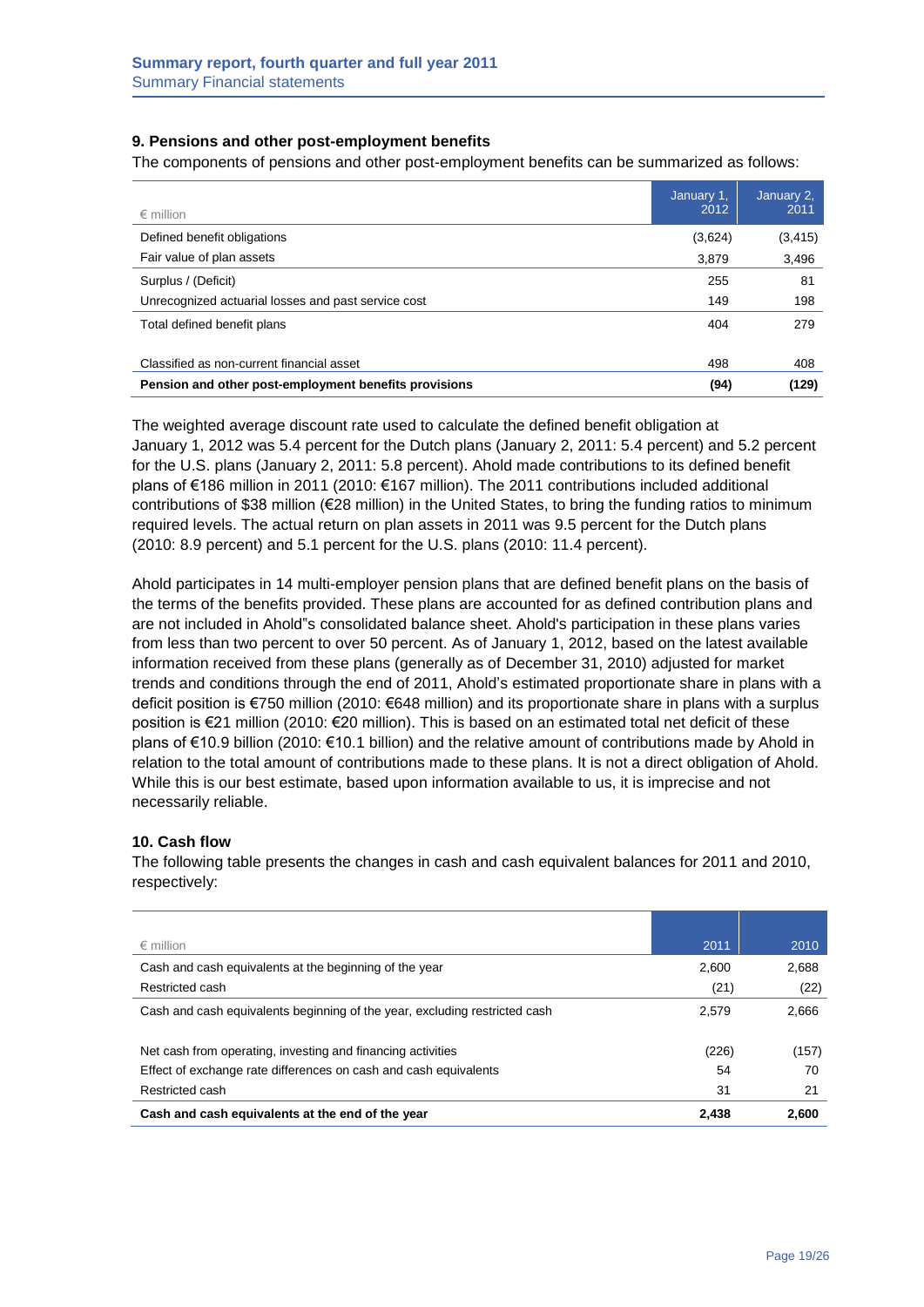#### **11. Commitments and contingencies**

#### *ICA*

In the first quarter of 2011, ICA was denied a request for leave to appeal a tax dispute concerning interest deductions for the years 2001-2003. The full amount disputed was paid in 2009 and expensed in 2010.

#### *D&S litigation*

Ahold has reached a full and final worldwide settlement of all claims and legal proceedings by Distribucion y Servicio D&S S.A. (D&S) against Ahold and its former subsidiary Disco (the "D&S litigation", as reported in Ahold's 2010 Annual Report). In that context, Ahold paid \$3 million (€2 million) to D&S on August 12, 2011. The amount has been recorded within results from discontinued operations.

#### *Stop & Shop Bradlees lease litigation with Vornado*

On November 4, 2011, the Supreme Court of the State of New York issued its judgment in respect of the Stop & Shop Bradlees lease litigation with Vornado. In connection with the spin-off of Bradlees in 1992, Stop & Shop, Bradlees and Vornado entered into a Master Agreement and Guaranty under which Stop & Shop guaranteed payments of certain so-called Rental Increases. Under the judgment, the court ordered Ahold to pay \$37.4 million in damages plus certain other accrued Rental Increases and statutory interest thereon and attorney's fees and held Ahold liable for future Rental Increases in the amount of \$6 million per annum thereafter until the date of expiration of the last lease covered by the Master Agreement (which could be as late as 2031). In connection with the judgment, a provision of \$124 million (€92 million) was recorded against "Other financial income (expense)". Stop & Shop filed a Notice of Appeal of the Judgment on December 7, 2011.

#### *U.S. Foodservice - Waterbury litigation*

On November 30, 2011, the U.S District Court granted the Waterbury litigation plaintiffs' motion to certify a class in the action which, if not reversed during the proceedings, would increase the potential liability exposure. The Court certified a class consisting of any person in the United States who purchased products from U.S. Foodservice pursuant to an arrangement that defined a sale price in terms of a cost component plus a markup ("cost-plus contract"), and for which U.S. Foodservice used a so-called "Value Added Service Provider" or "VASP" transaction to calculate the cost component. On December 14, 2011, U.S. Foodservice filed a petition with the Second Circuit Court of Appeals seeking permission to appeal the class certification order. That petition is pending. Ahold remains unable at this time to provide a reasonable estimate of any of its potential liability in connection with its indemnification obligation to U.S. Foodservice. Ahold will continue to vigorously defend its interests in these proceedings.

A comprehensive overview of commitments and contingencies as of January 2, 2011 was included in Note 34 to Ahold's 2010 consolidated financial statements, which were published as part of Ahold's Annual Report on March 8, 2011. Other than the updates for the ICA tax dispute, D&S, the Stop & Shop Bradlees lease litigation with Vornado and the U.S. Foodservice - Waterbury litigation there have been no significant changes during 2011.

#### **12. Subsequent events**

#### **Acquisitions**

#### *Acquisition of stores from Genuardi's Family Markets*

On January 5, 2012, Ahold announced that Giant Carlisle has entered into an agreement with Genuardi's Family Markets, a subsidiary of Safeway, to acquire sixteen Genuardi's stores in Greater Philadelphia for \$106 million. The sale is expected to close within the first half of 2012, subject to customary closing conditions, including regulatory approval.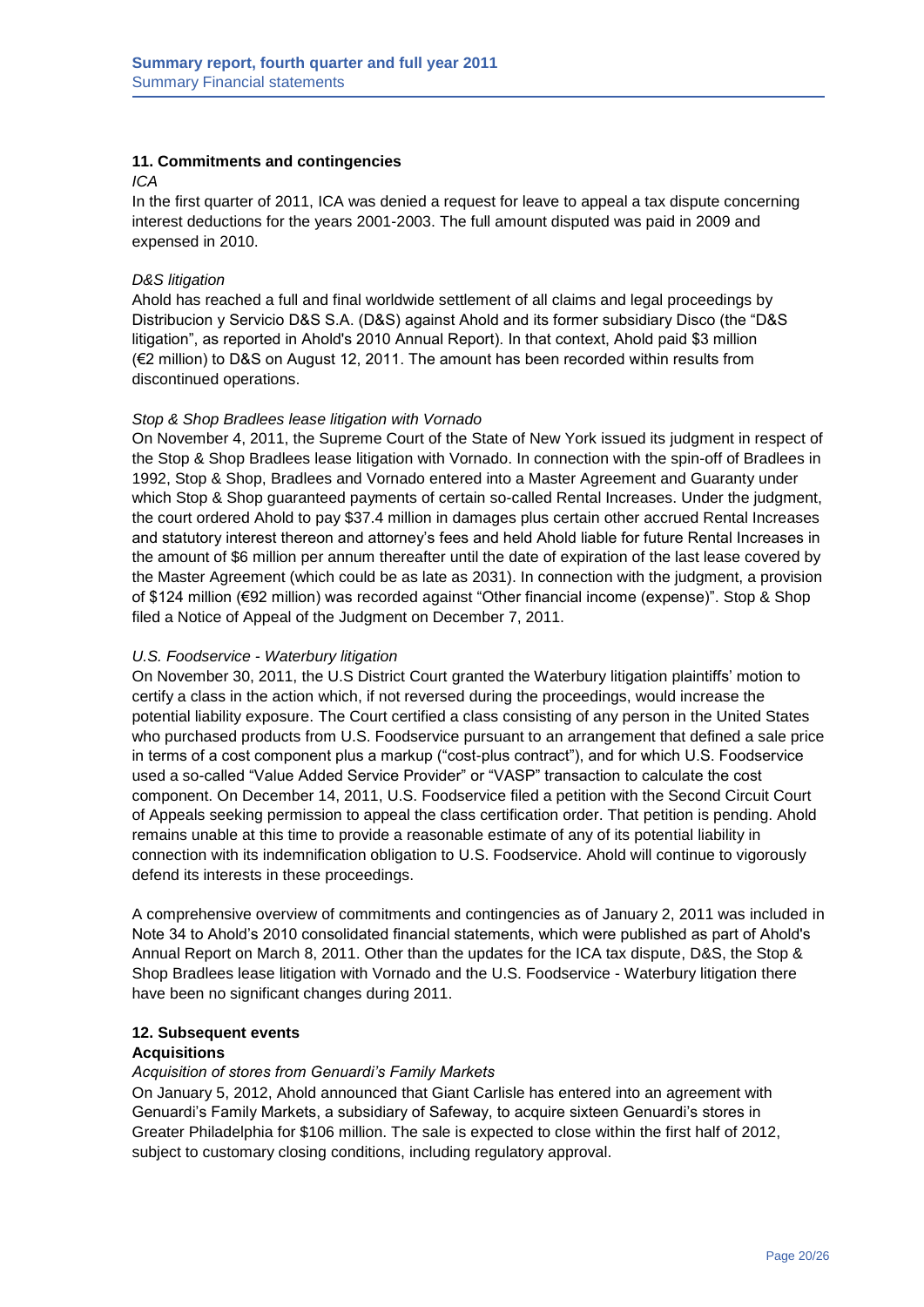#### *Acquisition of bol.com*

On February 27, 2012, Ahold announced that it is acquiring 100 percent of online retailer [bol.com](http://bol.com/) from Cyrte Investments and NPM Capital for a transaction value of €350 million, fully paid in cash. Bol.com is active in the Netherlands and Belgium. The acquisition is subject to customary conditions and is expected to close in the second quarter of 2012.

#### **Share buyback**

On March 3, 2011, Ahold announced its decision to return €1 billion to its shareholders by way of a share buyback program to be completed over an 18-month period (this was accelerated to a 12 month period as announced on August 25, 2011). Under this program, 79,982,258 of the Company's own shares were repurchased and delivered in 2011. Shares were repurchased at an average price of €9.04 per share for a total amount of €723 million.

The total number of shares repurchased under this program over the period from January 2, 2012, through February 24, 2012, was 19,818,440 common shares, for a total consideration of €206 million, at an average price of €10.38.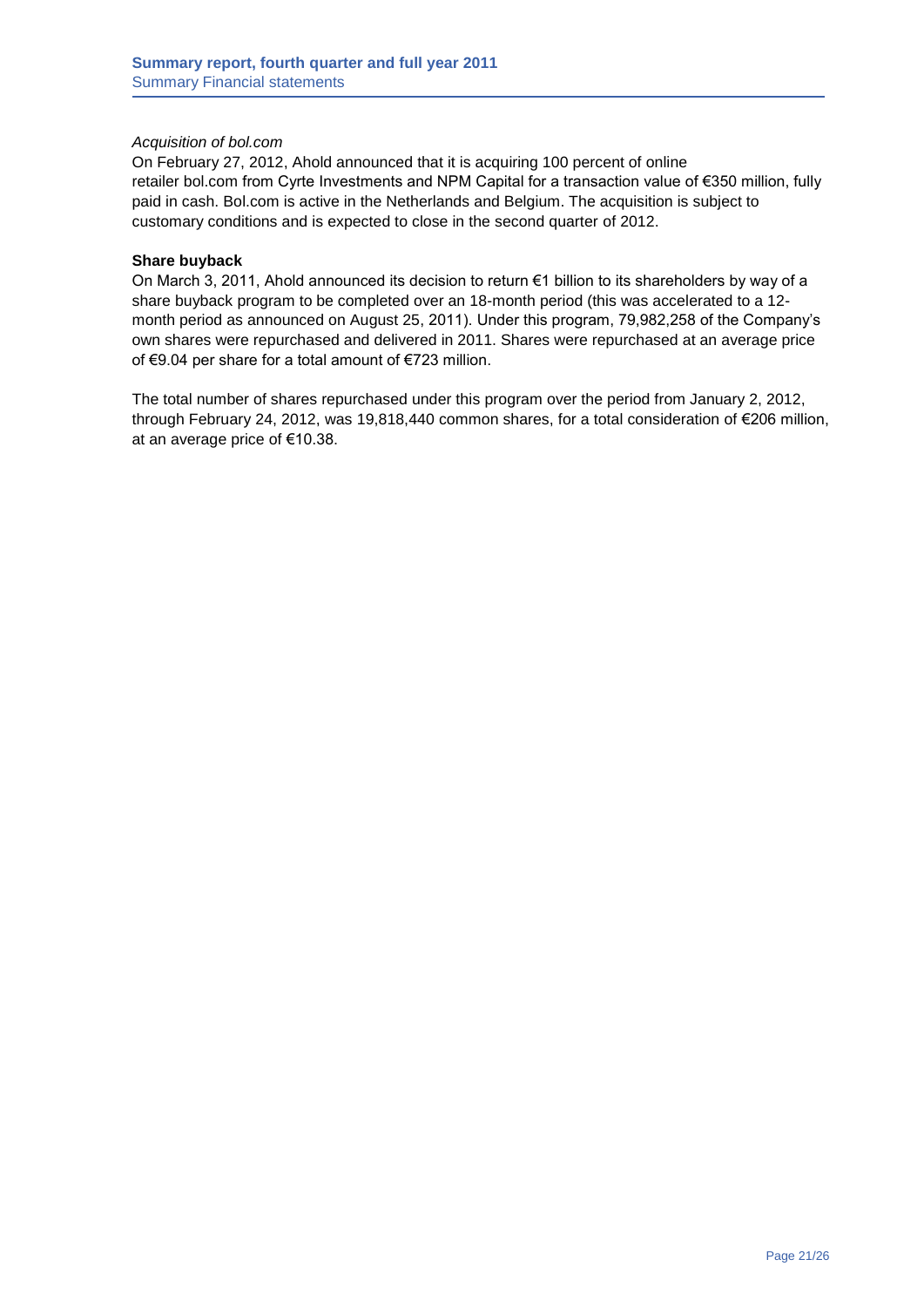## **Use of non-GAAP financial measures**

This summary report includes the following non-GAAP financial measures:

- **Net sales at constant exchange rates.** Net sales at constant exchange rates exclude the impact of using different currency exchange rates to translate the financial information of Ahold subsidiaries or joint ventures to euros. Ahold's management believes this measure provides a better insight into the operating performance of Ahold's foreign subsidiaries or joint ventures.
- **Net sales in local currency.** In certain instances, net sales are presented in local currency. Ahold's management believes this measure provides a better insight into the operating performance of Ahold's foreign subsidiaries.
- **Identical sales.** Net sales from exactly the same stores in local currency for the comparable period.
- **Identical sales, excluding gasoline net sales.** Because gasoline prices have experienced greater volatility than food prices, Ahold's management believes that by excluding gasoline net sales, this measure provides a better insight into the growth of its identical store sales.
- **Comparable sales.** Identical sales plus net sales from replacement stores in local currency. Comparable sales are only reported for Ahold USA.
- **Underlying retail operating income.** Total retail operating income, adjusted for impairments of non-current assets, gains and losses on the sale of assets and restructuring and related charges. Ahold's management believes this measure provides better insight into underlying operating performance of Ahold's retail operations.

The reconciliation from the underlying retail operating income per segment to the retail operating income per segment is as follows for Q4 2011 and Q4 2010 and for full year 2011 and 2010, respectively:

| $(\in$ million)                 | <b>Underlying</b><br>operating income<br>Q4 2011 | <b>Impairments</b> | Gains on the<br>sale of assets | <b>Restructuring</b><br>and related<br>charges | Operating<br>income<br>Q4 2011 |
|---------------------------------|--------------------------------------------------|--------------------|--------------------------------|------------------------------------------------|--------------------------------|
| Ahold USA                       | 180                                              | (13)               |                                |                                                | 167                            |
| The Netherlands<br>Other Europe | 173<br>8                                         | (1)                |                                |                                                | 174                            |
| Ahold Europe                    | 181                                              | (1)                |                                |                                                | 181                            |
| <b>Total retail</b>             | 361                                              | (14)               |                                |                                                | 348                            |

| $(\in$ million)                 | Underlying<br>operating income<br>Q4 2010 | Impairments | Gains on the<br>sale of assets | <b>Restructuring</b><br>and related<br>charges | Operating<br>income<br>Q4 2010 |
|---------------------------------|-------------------------------------------|-------------|--------------------------------|------------------------------------------------|--------------------------------|
| Ahold USA                       | 159                                       | (20)        | 3                              | (9)                                            | 133                            |
| The Netherlands<br>Other Europe | 160<br>11                                 | (2)<br>(3)  |                                | -                                              | 159<br>8                       |
| Ahold Europe                    | 171                                       | (5)         |                                | ٠                                              | 167                            |
| <b>Total retail</b>             | 330                                       | (25)        | 4                              | (9)                                            | 300                            |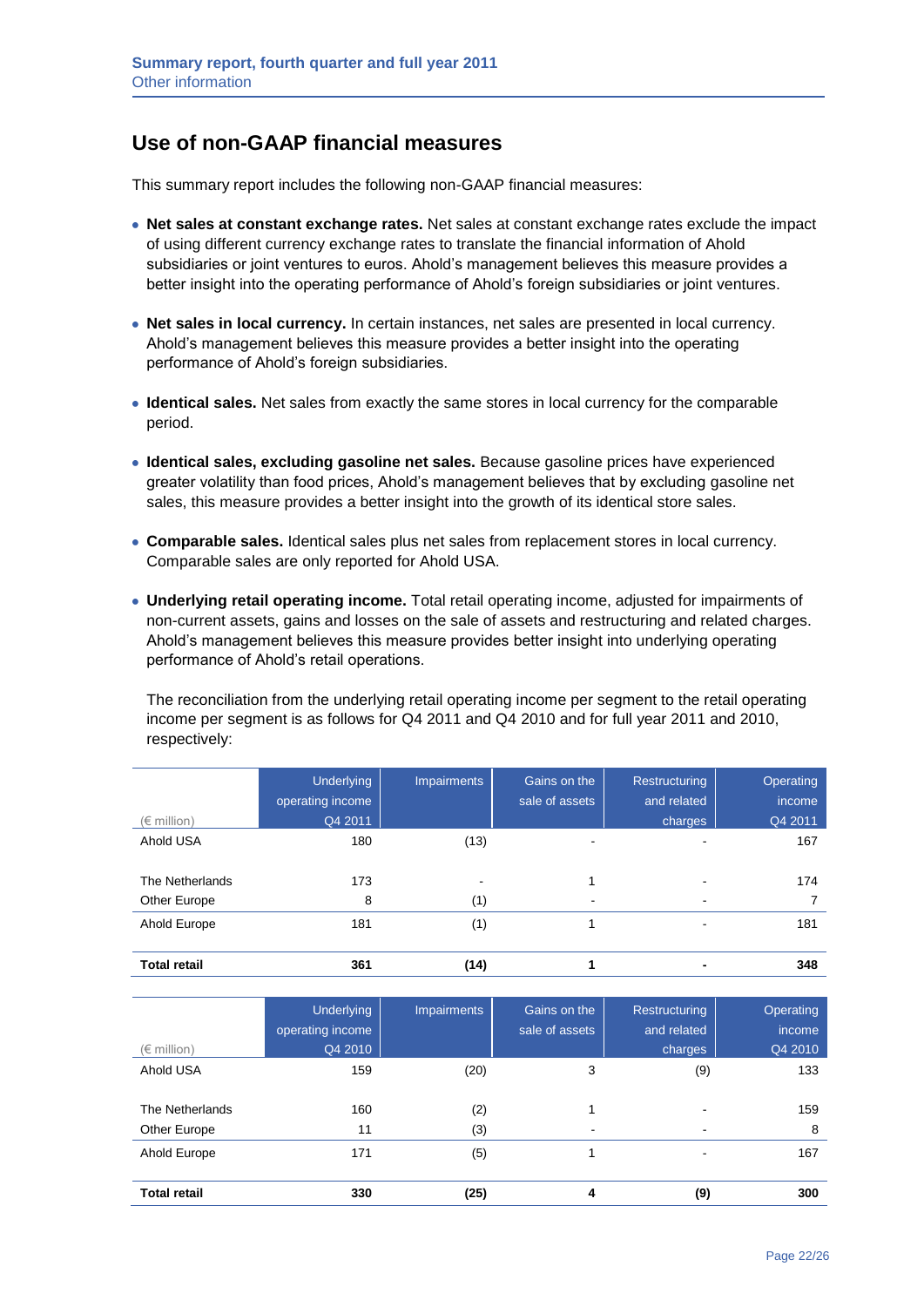## **Summary report, fourth quarter and full year 2011** Other information

| $(\in$ million)                 | Underlying<br>operating income<br>2011 | <b>Impairments</b> | Gains on the<br>sale of assets | Restructuring<br>and related<br>charges | Operating<br>income<br>2011 |
|---------------------------------|----------------------------------------|--------------------|--------------------------------|-----------------------------------------|-----------------------------|
| Ahold USA                       | 769                                    | (23)               | 3                              | (15)                                    | 734                         |
| The Netherlands<br>Other Europe | 666<br>20                              | (2)                | 9                              |                                         | 675<br>18                   |
| Ahold Europe                    | 686                                    | (2)                | 9                              |                                         | 693                         |
| <b>Total retail</b>             | 1,455                                  | (25)               | 12                             | (15)                                    | 1,427                       |

| $(\in$ million)                 | Underlying<br>operating income<br>2010 | <b>Impairments</b> | <b>Gains</b> on the<br>sale of assets | <b>Restructuring</b><br>and related<br>charges | Operating<br>income<br>2010 |
|---------------------------------|----------------------------------------|--------------------|---------------------------------------|------------------------------------------------|-----------------------------|
| Ahold USA                       | 742                                    | (17)               | 9                                     | (20)                                           | 714                         |
| The Netherlands<br>Other Europe | 691<br>16                              | (6)<br>(4)         | 3<br>2                                | (4)                                            | 688<br>10                   |
| Ahold Europe                    | 707                                    | (10)               | 5                                     | (4)                                            | 698                         |
| <b>Total retail</b>             | 1,449                                  | (27)               | 14                                    | (24)                                           | 1,412                       |

- **Operating income in local currency**. In certain instances operating income is presented in local currency. Ahold's management believes this measure provides better insight into the operating performance of Ahold's foreign subsidiaries.
- **Earnings before interest, taxes, depreciation and amortization**. EBITDA is net income before net financial expense, income taxes, depreciation and amortization. However, EBITDA does not exclude impairments. EBITDA is commonly used by investors to analyze profitability between companies and industries by eliminating the effects of financing (i.e., net financial expense) and capital investments (i.e., depreciation and amortization).

The reconciliation from EBITDA per segment to operating income per segment is as follows for Q4 2011 and Q4 2010 and for full year 2011 and 2010, respectively:

|                         | <b>EBITDA</b> | Depreciation<br>and | Operating<br>income | <b>EBITDA</b> | Depreciation<br>and | Operating<br>income |
|-------------------------|---------------|---------------------|---------------------|---------------|---------------------|---------------------|
|                         |               | amortization        |                     |               | amortization        |                     |
| $(\in$ million)         | Q4 2011       |                     | Q4 2011             | Q4 2010       |                     | Q4 2010             |
| Ahold USA               | 292           | (125)               | 167                 | 257           | (124)               | 133                 |
| The Netherlands         | 225           | (51)                | 174                 | 208           | (49)                | 159                 |
| Other Europe            | 18            | (11)                | 7                   | 19            | (11)                | 8                   |
| Ahold Europe            | 243           | (62)                | 181                 | 227           | (60)                | 167                 |
| <b>Corporate Center</b> | (20)          |                     | (20)                | (5)           |                     | (5)                 |
| <b>Total</b>            | 515           | (187)               | 328                 | 479           | (184)               | 295                 |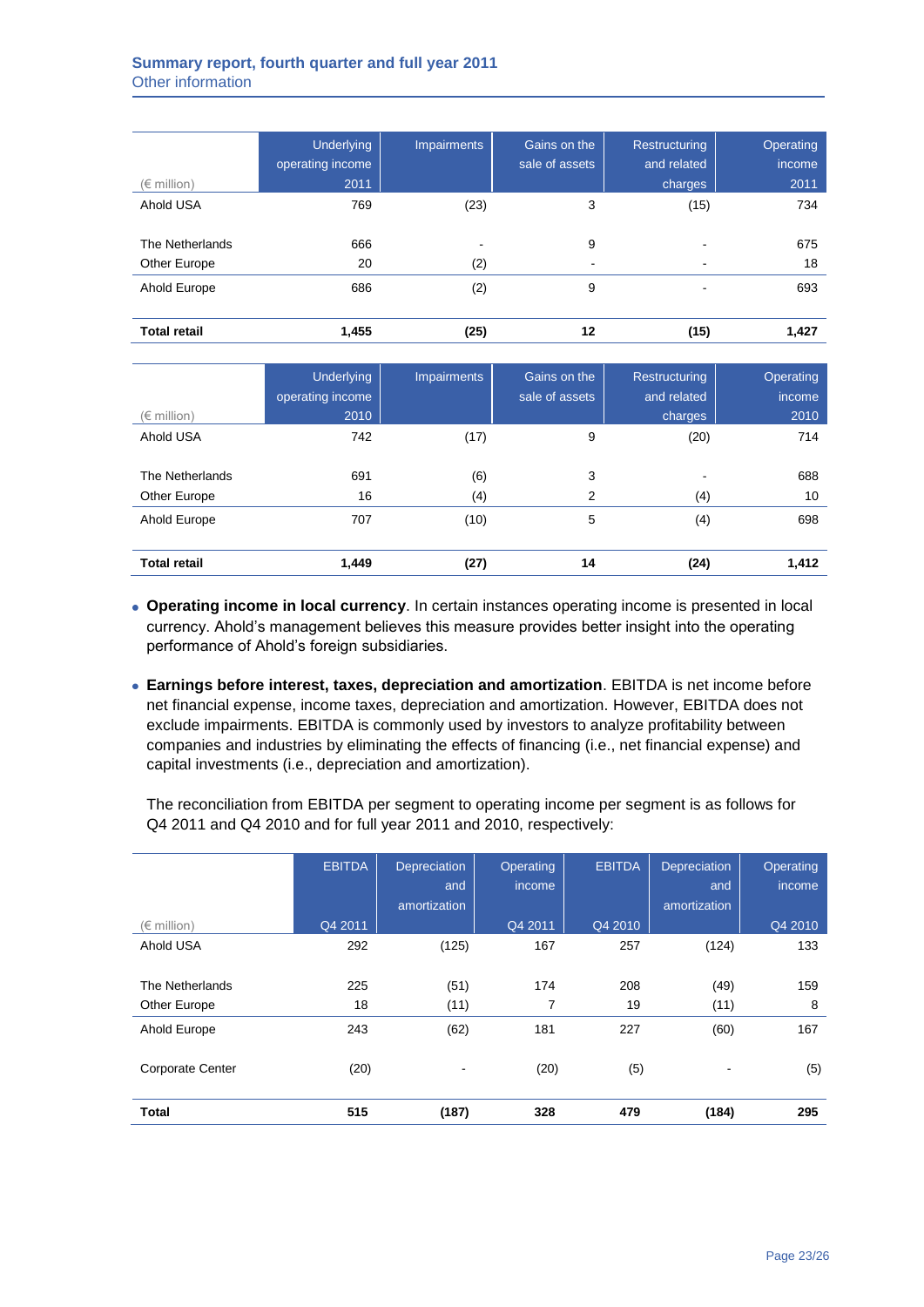|                         | <b>EBITDA</b> | Depreciation<br>and | Operating<br>income | <b>EBITDA</b> | Depreciation<br>and | Operating<br>income |
|-------------------------|---------------|---------------------|---------------------|---------------|---------------------|---------------------|
|                         |               | amortization        |                     |               | amortization        |                     |
| $(\in$ million)         | 2011          |                     | 2011                | 2010          |                     | 2010                |
| Ahold USA               | 1,244         | (510)               | 734                 | 1,241         | (527)               | 714                 |
|                         |               |                     |                     |               |                     |                     |
| The Netherlands         | 887           | (212)               | 675                 | 896           | (208)               | 688                 |
| Other Europe            | 67            | (49)                | 18                  | 59            | (49)                | 10                  |
| Ahold Europe            | 954           | (261)               | 693                 | 955           | (257)               | 698                 |
| <b>Corporate Center</b> | (79)          | (1)                 | (80)                | (75)          | (1)                 | (76)                |
| <b>Total</b>            | 2,119         | (772)               | 1,347               | 2,121         | (785)               | 1,336               |

**Adjusted income from continuing operations.** Adjusted income from continuing operations is income from continuing operations adjusted for significant non-recurring items. This measure is a component of Ahold's dividend policy, whereby the dividend payout ratio has been set to be 40-50 percent of adjusted income from continuing operations.

The calculation of adjusted income from continuing operations for 2011 is as follows:

| $\epsilon$ million                         | 2011  |
|--------------------------------------------|-------|
| Income from continuing operations          | 1,032 |
| Add-back:                                  |       |
| Release of tax contingency reserve         | (109) |
| Provision related to Vornado (after-tax)   | 86    |
| Adjusted income from continuing operations | 1,009 |

- **Free cash flow**. Operating cash flows from continuing operations minus net capital expenditures minus net interest paid plus dividends received. Ahold's management believes this measure is useful because it provides insight into the cash flow available to, among other things, reduce debt and pay dividends.
- **Net debt**. Net debt is the difference between (i) the sum of loans, finance lease liabilities, cumulative preferred financing shares and short-term debt (i.e., gross debt) and (ii) cash, cash equivalents, and short-term deposits. In management's view, because cash, cash equivalents and short-term deposits can be used, among other things, to repay indebtedness, netting this against gross debt is a useful measure for investors to judge Ahold's leverage. Net debt may include certain cash items that are not readily available for repaying debt.
- **Net lease-adjusted debt / EBITDAR.** Net debt increased by the present value of future operating lease commitments over underlying operating income before depreciation, amortization and gross rent expense. Ahold's management believes this measure is useful because it provides insight into Ahold's leverage, adjusted for the impact of operating leases that count for a significant part of Ahold's capital structure.
- **Liquidity.** Cash and cash equivalents, short-term deposits and undrawn funds available under the committed credit facility. Ahold's management believes this measure is useful because it provides insight into funds available to manage the company.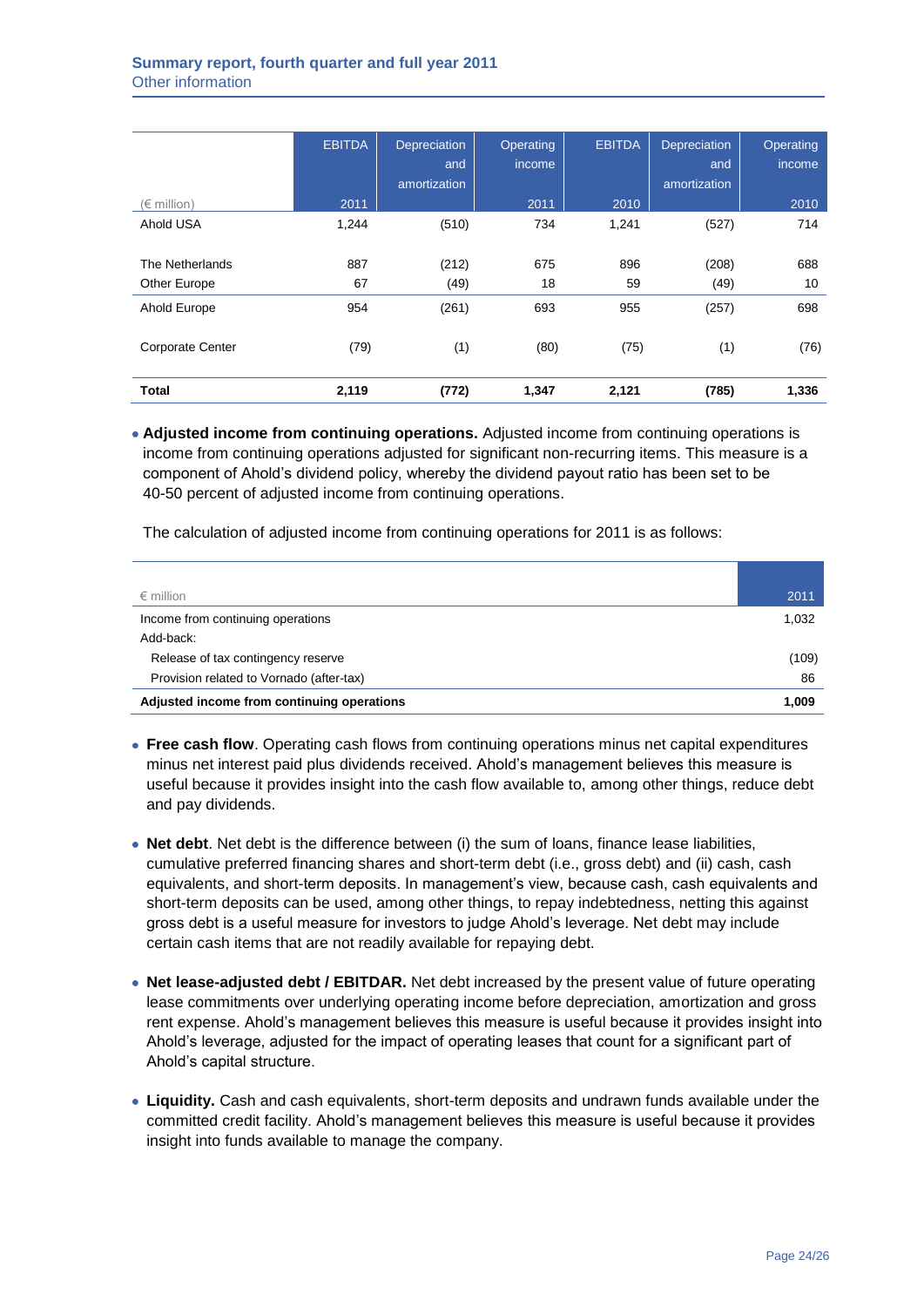Management believes that these non-GAAP financial measures allow for a better understanding of Ahold's operating and financial performance. These non-GAAP financial measures should be considered in addition to, but not as substitutes for, the most directly comparable IFRS measures.

## **Vesting of shares under the GRO plan**

On March 2, 2012, a maximum of 2.4 million conditional shares granted in 2009 to Ahold employees under the mid-term component of the Global Reward Opportunity (GRO) equity-based long-term incentive plan, 1.7 million performance shares granted in 2007 to Ahold employees under the long-term component of the GRO plan, and 0.1 million matching shares granted in 2007 to Ahold employees under the mid-term component of the GRO plan are expected to vest. Vesting is subject to the participant being employed by the Company on the applicable vesting date. On the vesting date, participants are eligible, subject to the GRO plan rules, to sell all or part of the shares vested.

On April 18, 2012, a maximum of 0.2 million conditional shares granted in 2009 to members of the Corporate Executive Board under the mid-term component of the GRO plan and 0.1 million performance shares granted in 2007 to members of the Corporate Executive Board under the long-term component of the GRO plan are expected to vest with continuing and retired Board members who received the grants. Except to finance tax due on the vesting date, members of the Corporate Executive Board cannot sell the conditional shares for a period of at least five years following the grant date, or until the end of their employment, if this period is shorter.

The Company will use treasury shares for delivery of the vested shares.

## **Financial calendar**

Ahold's financial year consists of 52 or 53 weeks and ends on the Sunday nearest to December 31.

Ahold's 2011 financial year consists of 52 weeks and ends on January 1, 2012. The quarters in 2011 were:

First Quarter (16 weeks) January 3, 2011 through April 24, 2011 Second Quarter (12 weeks) April 25 through July 17, 2011 Third Quarter (12 weeks) July 18 through October 9, 2011 Fourth Quarter (12 weeks) October 10, 2011 through January 1, 2012

Ahold's 2012 financial year consists of 52 weeks and ends on December 30, 2012. The quarters in 2012 are:

| First Quarter (16 weeks)  | January 2, 2012 through April 22, 2012    |
|---------------------------|-------------------------------------------|
| Second Quarter (12 weeks) | April 23 through July 15, 2012            |
| Third Quarter (12 weeks)  | July 16 through October 7, 2012           |
| Fourth Quarter (12 weeks) | October 8, 2012 through December 30, 2012 |

## **Ahold Finance U.S.A., LLC**

The annual report for 2011 of Ahold's wholly owned subsidiary Ahold Finance U.S.A., LLC is available at www.ahold.com.